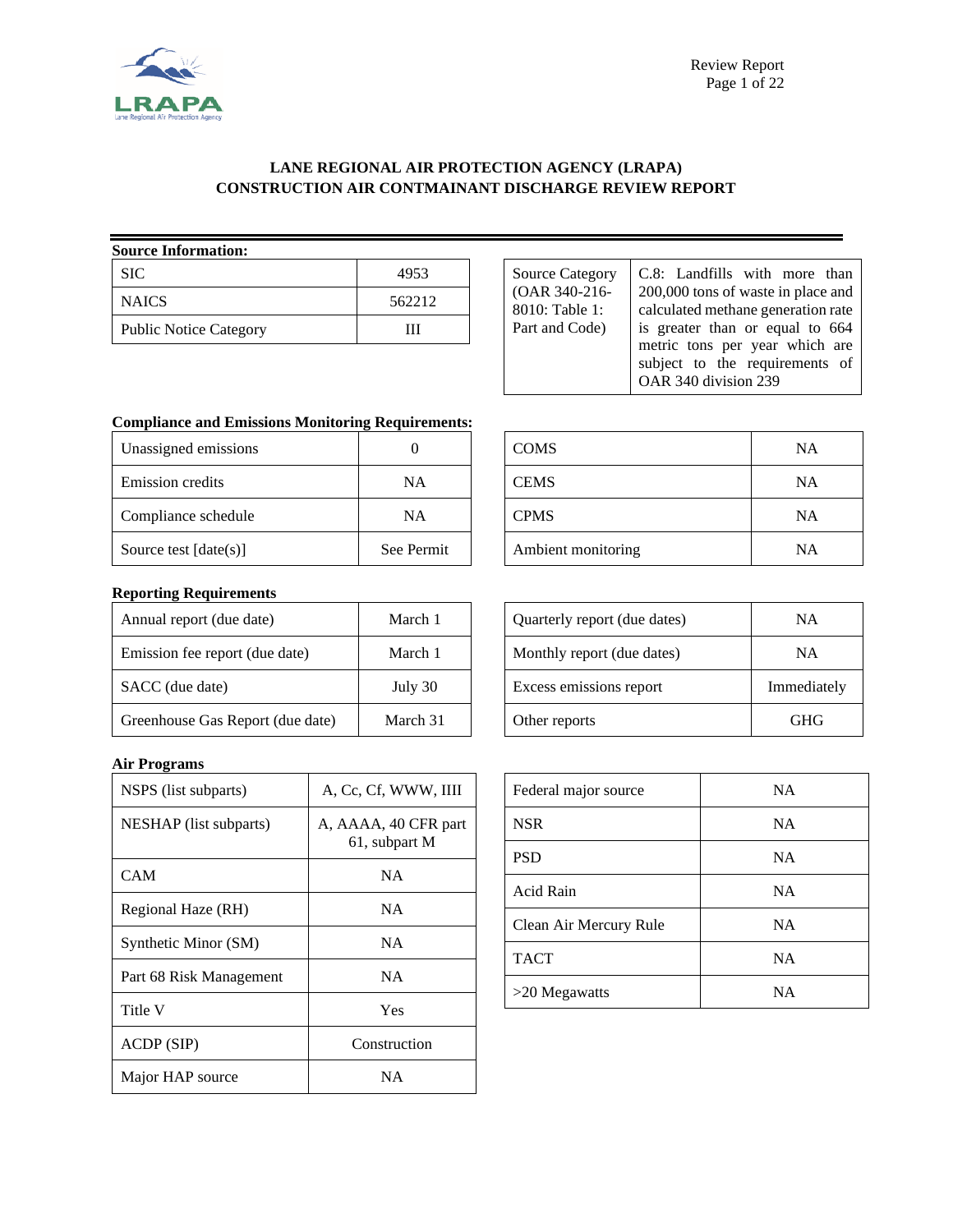## **TABLE OF CONTENTS**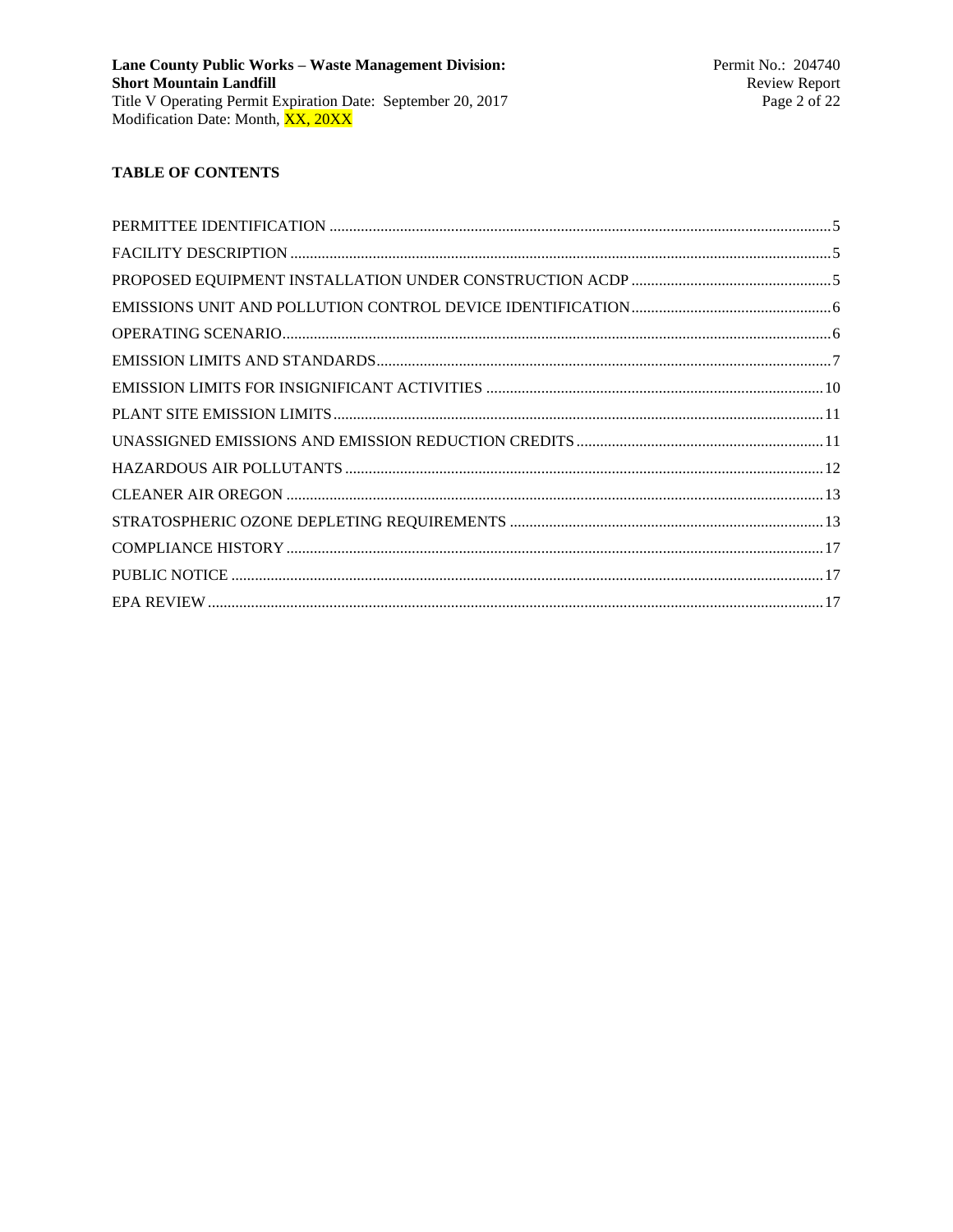## **Lane County Public Works – Waste Management Division:** Permit No.: 204740 **Short Mountain Landfill**<br>Title V Operating Permit Expiration Date: September 20, 2017 Page 3 of 22

Title V Operating Permit Expiration Date: September 20, 2017 Page 3 of 22 Modification Date: Month, <mark>XX, 20XX</mark>

| <b>ACDP</b>               | Air Contaminant Discharge Permit                                                                  | <b>MACT</b>                     | Maximum Achievable Control Technology                                                             |
|---------------------------|---------------------------------------------------------------------------------------------------|---------------------------------|---------------------------------------------------------------------------------------------------|
| AIE                       | Aggregate insignificant emissions                                                                 | mg/1                            | Milligram per liters                                                                              |
| <b>AQMA</b>               | Air Quality Management Area                                                                       | MM                              | Million                                                                                           |
| <b>ASTM</b>               | American Society of Testing and Materials                                                         | <b>MMcf</b>                     | Million cubic feet                                                                                |
| $\rm ^{\circ}C$           | Celsius                                                                                           | <b>MSW</b>                      | Municipal Solid Waste Landfill                                                                    |
| C-ACDP<br><b>CAM</b>      | <b>Construction Air Contaminant Discharge</b><br>Permit<br><b>Compliance Assurance Monitoring</b> | <b>NA</b><br><b>NESHAP</b>      | Not applicable<br>National Emission Standards for<br>Hazardous Air Pollutants                     |
| <b>CEMS</b>               | <b>Continuous Emission Monitoring Systems</b>                                                     | <b>NMOC</b>                     | Non-Methane Organic Compounds                                                                     |
| <b>CFR</b>                | Code of Federal Regulations                                                                       | NO <sub>X</sub>                 | Nitrogen oxides                                                                                   |
| CH <sub>4</sub>           | Methane                                                                                           | <b>NSPS</b>                     | <b>New Source Performance Standards</b>                                                           |
| <b>CIA</b>                |                                                                                                   |                                 |                                                                                                   |
|                           | Categorical insignificant activity                                                                | O <sub>2</sub>                  | Oxygen                                                                                            |
| <b>CI ICE</b><br>$\rm CO$ | Compression ignition internal combustion<br>engine<br>Carbon monoxide                             | <b>OAR</b><br><b>ORS</b><br>O&M | Oregon Administrative Rules<br><b>Oregon Revised Statutes</b><br><b>Operation and Maintenance</b> |
| CO <sub>2</sub>           | Carbon dioxide                                                                                    | Pb                              | Lead                                                                                              |
| CO <sub>2</sub> e         | Carbon dioxide equivalent                                                                         | <b>PCD</b>                      | Pollution control device                                                                          |
| <b>CPMS</b>               | <b>Continuous Parameter Monitoring System</b>                                                     | PIR                             | <b>Paved Industrial Roads</b>                                                                     |
| <b>DEQ</b>                | Oregon Department of Environmental                                                                | <b>PM</b>                       | Particulate matter                                                                                |
|                           | Quality                                                                                           | $PM_{10}$                       | Particulate matter less than 10 microns in                                                        |
| dscf                      | Dry standard cubic foot                                                                           |                                 | size                                                                                              |
| EF                        | <b>Emission Factors</b>                                                                           | PM <sub>2.5</sub>               | Particulate matter less than 2.5 microns in                                                       |
| EPA                       | <b>US Environmental Protection Agency</b>                                                         |                                 | size                                                                                              |
| EU                        | Emissions unit                                                                                    | ppm                             | Parts per million                                                                                 |
| $\mathrm{P}$              | Fahrenheit                                                                                        | <b>PSEL</b>                     | <b>Plant Site Emission Limit</b>                                                                  |
| <b>FCAA</b>               | Federal Clean Air Act                                                                             | <b>PTE</b>                      | Potential to Emit                                                                                 |
| GCCS                      | Gas collection and control system                                                                 | <b>RMP</b>                      | Risk management plans                                                                             |
| <b>GHG</b>                | Greenhouse gas                                                                                    | scf                             | Standard cubic foot                                                                               |
| gr/dscf                   | Grains per dry standard cubic foot                                                                | scfm                            | Standard cubic foot per minute                                                                    |
| <b>HAP</b>                | Hazardous Air Pollutant as defined by                                                             | <b>SIP</b>                      | <b>State Implementation Plan</b>                                                                  |
|                           | LRAPA Title 37 Table 1                                                                            | SO <sub>2</sub>                 | Sulfur dioxide                                                                                    |
| HP                        | Horsepower                                                                                        | <b>ST</b>                       | Source test                                                                                       |
| $H_2S$                    | Hydrogen sulfide                                                                                  | <b>TRS</b>                      | Total reduced sulfur                                                                              |
| ID                        | Identification number                                                                             | <b>UPR</b>                      | <b>Unpaved Roads</b>                                                                              |
| I&M                       | <b>Inspection and Maintenance</b>                                                                 | <b>VE</b>                       | Visible emissions                                                                                 |
| kW                        | kiloWatt                                                                                          | <b>VHAP</b>                     | Volatile Hazardous Air Pollutant                                                                  |
| lb/MMscf                  | Pounds per Million standard cubic feet                                                            | <b>VMT</b>                      | Vehicle mile traveled                                                                             |
| <b>LFG</b>                | Landfill gas                                                                                      | <b>VOC</b>                      | Volatile organic compound                                                                         |
| <b>LRAPA</b>              | Lane Regional Air Protection Agency                                                               |                                 |                                                                                                   |

## **LIST OF ABBREVIATIONS THAT MAY BE USED IN THIS REVIEW REPORT**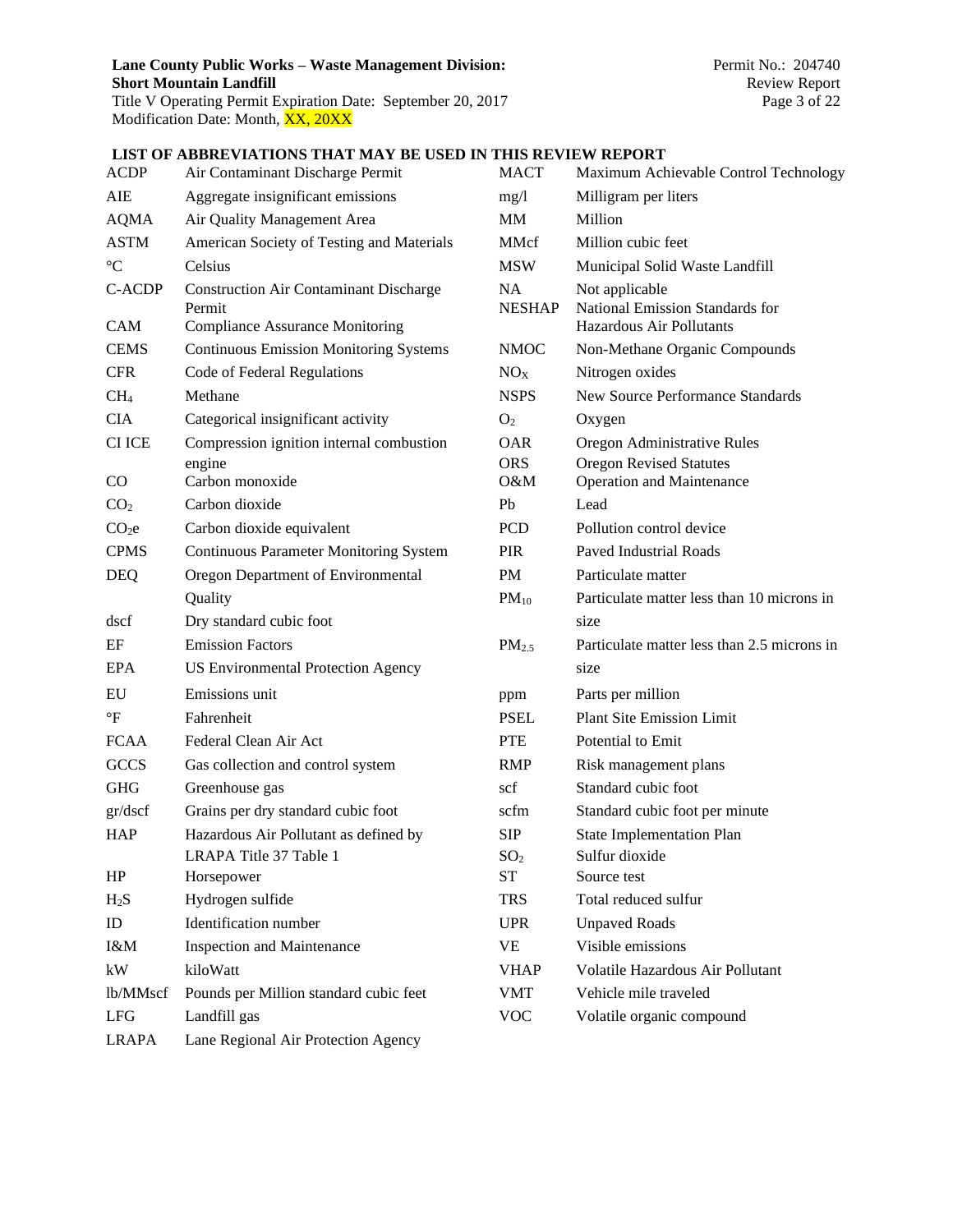**Lane County Public Works – Waste Management Division:** Permit No.: 204740 **Short Mountain Landfill Review Report Review Report** Title V Operating Permit Expiration Date: September 20, 2017 Page 4 of 22 Modification Date: Month, XX, 20XX

**Modified EPA Method 9 (EPA Method 203B):** As used in this permit "Modified EPA Method 9" (EPA Method 203B) is defined as follows: Opacity must be measured in accordance with EPA Method 9 using the data reduction procedures in EPA Method 203B. For all standards, the minimum observation period must be six (6) minutes, though longer periods may be required by a specific rule or permit condition. Aggregate times (e.g., three (3) minutes in any one (1) hour) consist of the total duration of all readings during the observation period that are equal to or greater than the opacity percentage in the standard, whether or not the readings are consecutive. Each EPA Method 9 readings represents 15 seconds of time. See also the definition of "Opacity" in LRAPA Title 12.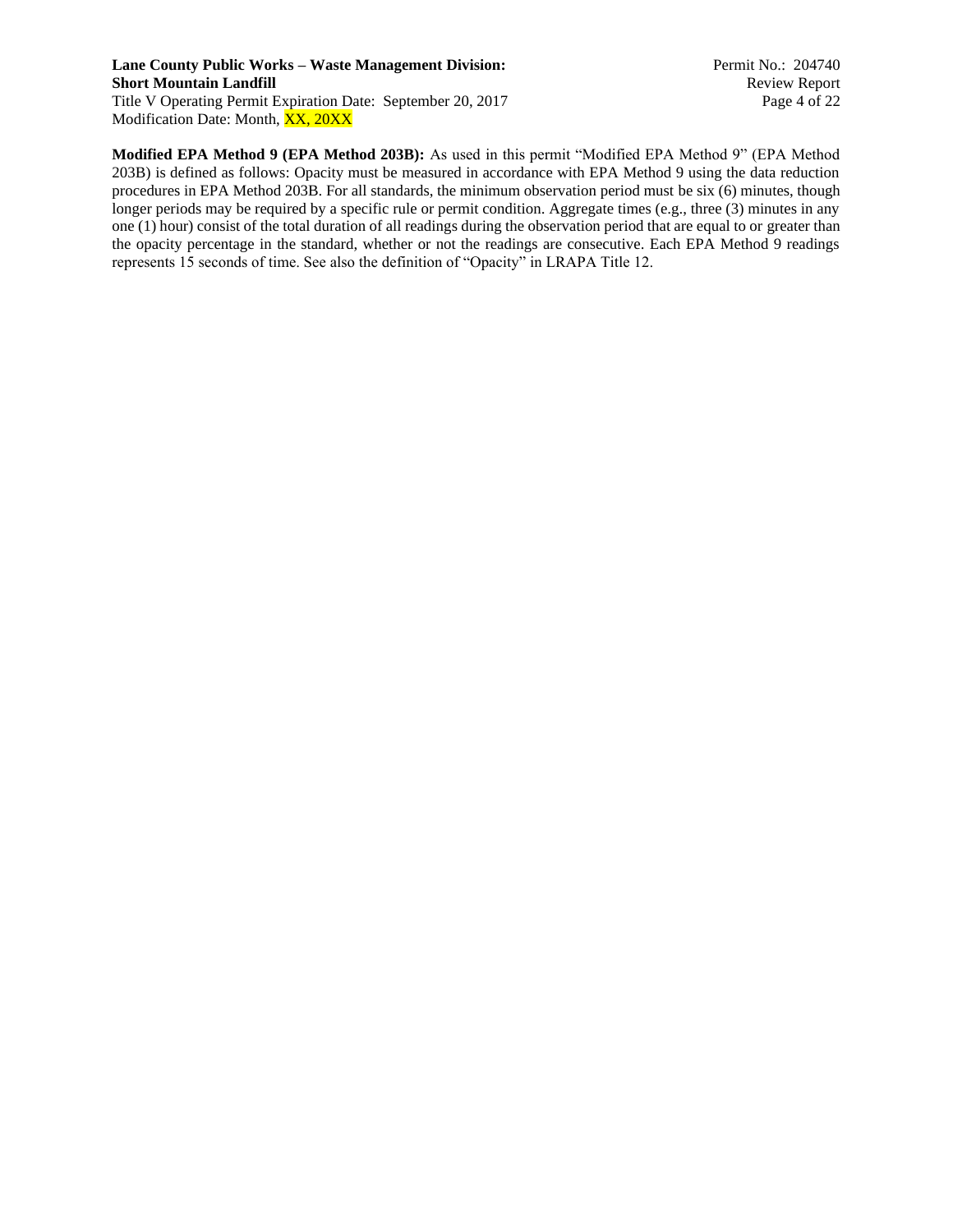#### **PERMITTEE IDENTIFICATION**

1. Lane County Public Works – Waste Management Division: Short Mountain Landfill (SML or Facility) owns and operates a municipal solid waste (MSW) landfill located at 84777 Dillard Access Road, Eugene, Oregon.

[https://lanecounty.org/government/county\\_departments/public\\_works/waste\\_management/garbage\\_\\_\\_recyclin](https://lanecounty.org/government/county_departments/public_works/waste_management/garbage___recycling/short_mountain_landfill) [g/short\\_mountain\\_landfill](https://lanecounty.org/government/county_departments/public_works/waste_management/garbage___recycling/short_mountain_landfill)

#### **FACILITY DESCRIPTION**

2. Lane County Public Works – Waste Management Division: Short Mountain Landfill is an existing facility. The facility started receiving waste in 1976. The entire site encompasses approximately 580 acres. The projected longevity of the landfill, assuming current projection of future waste volumes, extends to the year 2087. Major activities on the site include receipt and disposal of municipal solid waste such as, household waste, garbage, refuse, commercial solid waste, nonhazardous sludge, and industrial solid waste. SML does not accept hazardous waste but does maintain a separate disposal area for medical sharps and non-friable asbestos. Major activities at the site include receipt and disposal of municipal solid waste and management of the landfill, which includes leachate management, landfill gas management, waste segregation and cover management. The facility does not treat landfill leachate onsite. The collected leachate is hauled via truck to the Glenwood transfer facility where it is discharged to the Eugene-Springfield Water Pollution Control System.

SML has a landfill gas collection and control system (GCCS) installed. The landfill gas contains approximately 50% methane. Theoretically the GCCS collects 75% of the landfill gas by a system of vertical and horizontal wells and by connections to the leachate collection risers. The captured gas is piped to Emerald People's Utility District (EPUD) to combust to create electricity. SML and EPUD have a contractual agreement for the ownership and operation of the GCCS installed at the facility. EPUD holds a Standard Air Contamination Discharge Permit (ACDP) permit number 202536 with LRAPA for the four (4) RICE engines.

#### **PROPOSED EQUIPMENT INSTALLATION UNDER CONSTRUCTION ACDP**

3. SML applied for a Construction ACDP (C-ACDP) to install an enclosed flare as a control device for the landfill gas that is collected by the GCCS and an emergency generator which is considered a categorically insignificant activity. The enclosed flare is owned and operated by SML only. This allows SML to control the landfill gas when EPUD is not in operation due to shutdown or malfunction.

A C-ACDP is required for the proposed installation of an enclosed flare that will result in the addition of applicable requirements in the permit and the addition new criteria pollutants  $NO<sub>X</sub>$  and  $SO<sub>2</sub>$  from the combustion of the landfill gas. All other pollutants in the current permit will remain the same. SML Plant Site Emission Limits (PSELs) will remain below the Significant Emission Rates (SERs) and therefore, not trigger a Type A State New Source Review (NSR) under LRAPA's title 38.

The installation of the enclosed flare will serve as a control device for the EU: GCCS. The enclosed flare is manufactured by PEI Perennial Energy with a design landfill gas flowrate of 200 to 2,000 scfm, emission limits for NO<sub>X</sub> of 0.06 lb/MMBtu and CO of 0.20 lb/MMBtu, a minimum reduction of NMOC by 98 weight-percent and a minimum of methane by 99 weight-percent that is compliant with 40 CFR part 60, subpart Cf and OAR 340 division 239. The emergency generator is a Caterpillar D125 GC diesel generator set with a maximum electrical output rating of 125 kilowatts.

This C-ACDP does not allow for the operation of the proposed enclosed flare and associated equipment, but the requirements may be rolled into the Title V Operating Permit as an Administrative Amendment as long as the appropriate notice procedures are followed in accordance with the Title V rules. The operation will need to be in compliance with the Title V Operating Permit that is in affect at the time of start-up.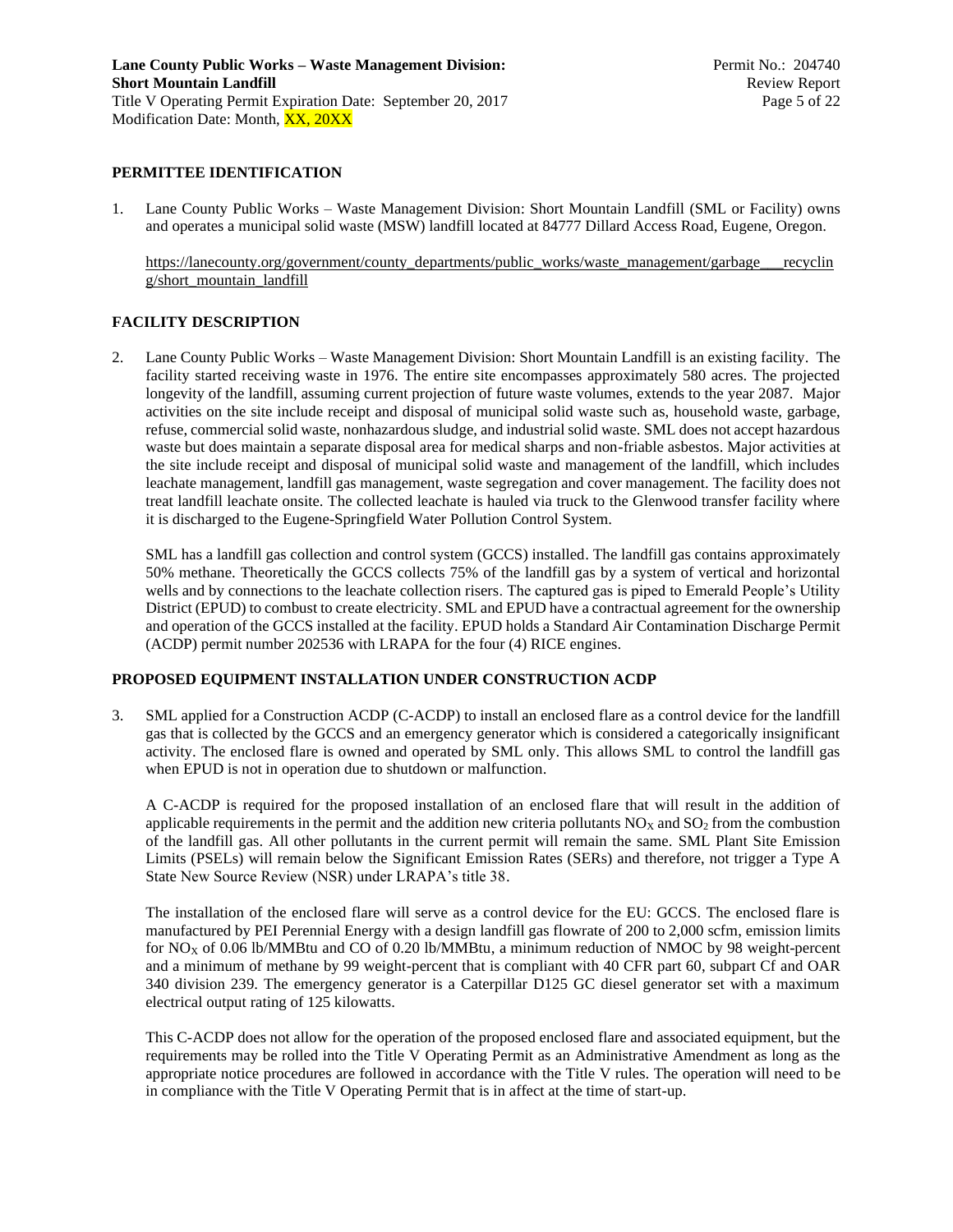The permittee has requested the external review procedures in OAR 340-218-0210 and 340-218-0230 in addition to the usual public notice procedures, be followed in order for this C-ACDP to be incorporated into the Title V operating permit by an administrative amendment. [LRAPA 37-0052(5)(b)]

This C-ACDP will not address any changes in State or Federal regulations which are applicable to the facility. Nor will it make any changes to any existing Title V Operating Permit conditions at this time. Any required changes in permitted operating conditions will be made when the Title V Operating Permit is renewed.

## **EMISSIONS UNIT AND POLLUTION CONTROL DEVICE IDENTIFICATION**

4. The emissions units at this facility are the following:

| <b>Table 1: Emission Units and Pollution Control Devices</b> |  |
|--------------------------------------------------------------|--|
|--------------------------------------------------------------|--|

| <b>Emission Unit Description</b>                                            | <b>Emission Unit</b><br>Identification | <b>Pollution Control Device Description</b>                                           |
|-----------------------------------------------------------------------------|----------------------------------------|---------------------------------------------------------------------------------------|
| <b>Fugitive Landfill Gas</b>                                                | F-LFG                                  | Gas Collection and Control System (GCCS)                                              |
| Landfill Gas Collection and Control<br>System (GCCS)                        | <b>GCCS</b>                            | <b>Enclosed Flare*; or</b><br>4 IC Engines owed/operated by EPUD (ACDP)<br>#202536)   |
| Paved Industrial Roads                                                      | <b>PIR</b>                             | Water Application, Sweeping (if applicable)                                           |
| <b>Unpaved Roads</b>                                                        | <b>UPR</b>                             | Water Application, Chemical Suppressant (if<br>applicable), and/or Gravel Application |
| <b>Aggregate Insignificant Emissions</b><br><b>Landfill Cell Activities</b> | AIE                                    | Reasonable precaution to prevent particulate matter<br>from becoming airborne         |
| Categorical Insignificant Activity<br><b>Emergency Generator*</b>           | <b>CIA</b>                             | <b>NA</b>                                                                             |

\*New Equipment or new control device

- New Control Device: Enclosed Flare: Make: PEI; Model: FL-120-36-E; Rated Efficiency: 98% NMOC and 99% Methane, LFG Maximum Flow Rate: 2,000 scfm, Minimum Operational Temperature: >760 °C (>1,400  $\mathrm{P}$ .
- New Emergency Generator: Make: Caterpillar; Model: Generator Model: D125 GC and Engine Model: Cat C7.1 In-line 6, 4-cycle diesel; Power Rating: Genset: 125 ekW

#### **CONSTRUCTION AIR CONTAMINATION DISCHARGE PERMIT NOTE:**

5. Condition numbering sequence is only for this Construction ACDP and does not reflect the numbering in the 2012 Title V Operating Permit. The conditions numbering sequence with be updated during the renewal of the Title V.

#### **OPERATING SCENARIO**

6. The facility has two operating scenarios. The landfill gas can be combusted with the enclosed flare and/or can be routed to Emerald People's Utilities District (EPUD) to be utilized in four (4) engines to generate grid power.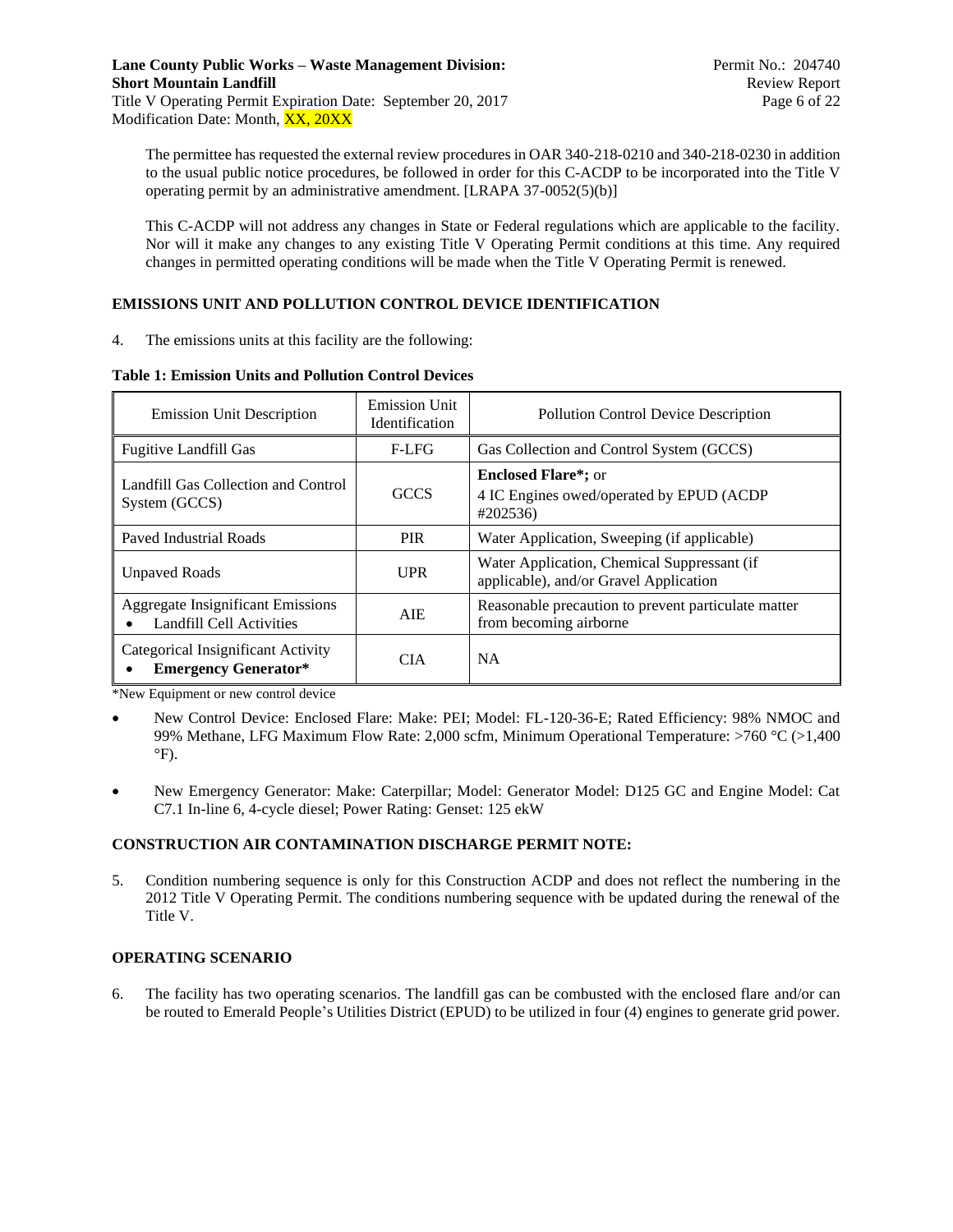26

26

#### **EMISSION LIMITS AND STANDARDS**

#### FEDERAL REQUIREMENTS:

**Note:** For the purpose of this Construction ACDP the applicable federal regulation conditions have been included for only the enclosed flare being constructed. All other applicable federal regulation conditions are located in the current Title V.

- 7. The applicability to federal requirements is as follows.
	- 7.a. NSPS: Title 40 CFR part 60 subpart Cc *Emissions Guidelines and Compliance Times for Municipal Solid Waste Landfills* (§§60.30c-60.63c) which refers to meeting conditions provided in Title 40 CFR part WWW – *Standards of Performance for Municipal Solid Waste Landfills* (§§60.750-60.759), including the general performance requirements of Title 40 CFR part 60 subpart A. Title 40 CFR part WWW was amended on March 26, 2020 and per of 40 CFR 60.750(d)(1), SML is subject to the requirements to Title 40 CFR part 60 subpart Cf – *Emission Guidelines and Compliance Times for Municipal Solid Waste Landfills* (§§60.30f-60.41f). In accordance with 40 CFR 60.33f(b) of this rule, the permittee must design, install and maintain a landfill gas collection and control system (GCCS), which the facility completed in the 1990's. In this Construction ACDP the facility is installing an enclosed flare as a control device as required by Title 40 CFR part 60 subpart Cf as part of installing a gas collection and control system. SML landfill gas has been piped to EPUD to create electricity, but the facility is installing an enclosed flare as their control device.

#### 40 CFR part 60, subpart Cf citation Description Applicable to source  $(Y/N)$ Comments Permit Condition 60.30f Scope and delegated<br>authorities scope and delegated authorities and  $\blacksquare$  authorities and  $\blacksquare$  and  $\blacksquare$  and  $\blacksquare$  and  $\blacksquare$  and  $\blacksquare$  and  $\blacksquare$  and  $\blacksquare$  and  $\blacksquare$  and  $\blacksquare$  and  $\blacksquare$  and  $\blacksquare$  and  $\blacksquare$  and  $\blacksquare$  and  $\blacksquare$  and  $\blacksquare$  an 60.31f Designated facilities Y The MSWL meets the criteria of this <br>subpart. 13.a 60.32f Compliance times Y The MSWL meets the criteria of this NA 60.33f Emission Guidelines for municipal solid waste landfill emissions Y Subsection (d) is not applicable to the MSWL GCCS. 10, 12, 13 & 16.a 60. 34f Operational standards for collection and control systems Y This section is applicable to the MSWL GCCS, subsections (e) and (f) are applicable to the enclosed flare. 15, 16, & 60. 35f Fest methods and procedures  $Y$ This section is applicable to the MSWL GCCS. 13.a, 16.a, 21 & 29.a 60.36f Compliance provisions Y This section is applicable to the MSWL GCCS. 19, 20, & 60.37f Monitoring of operations Y Subsection (b) applies to the enclosed flare. Subsection (c), (d)  $\&$  (g) are not applicable to the MSWL GCCS. 17, 18 26 & 33.a.ii

#### **Table 2: Applicability to 40 CFR part 60, subpart Cf**

[Note: that 40 CFR part 60, subpart Cf is applicable to the entirety of the MSWL, the referenced permit conditions listed are only applicable to the construction of the enclose flare]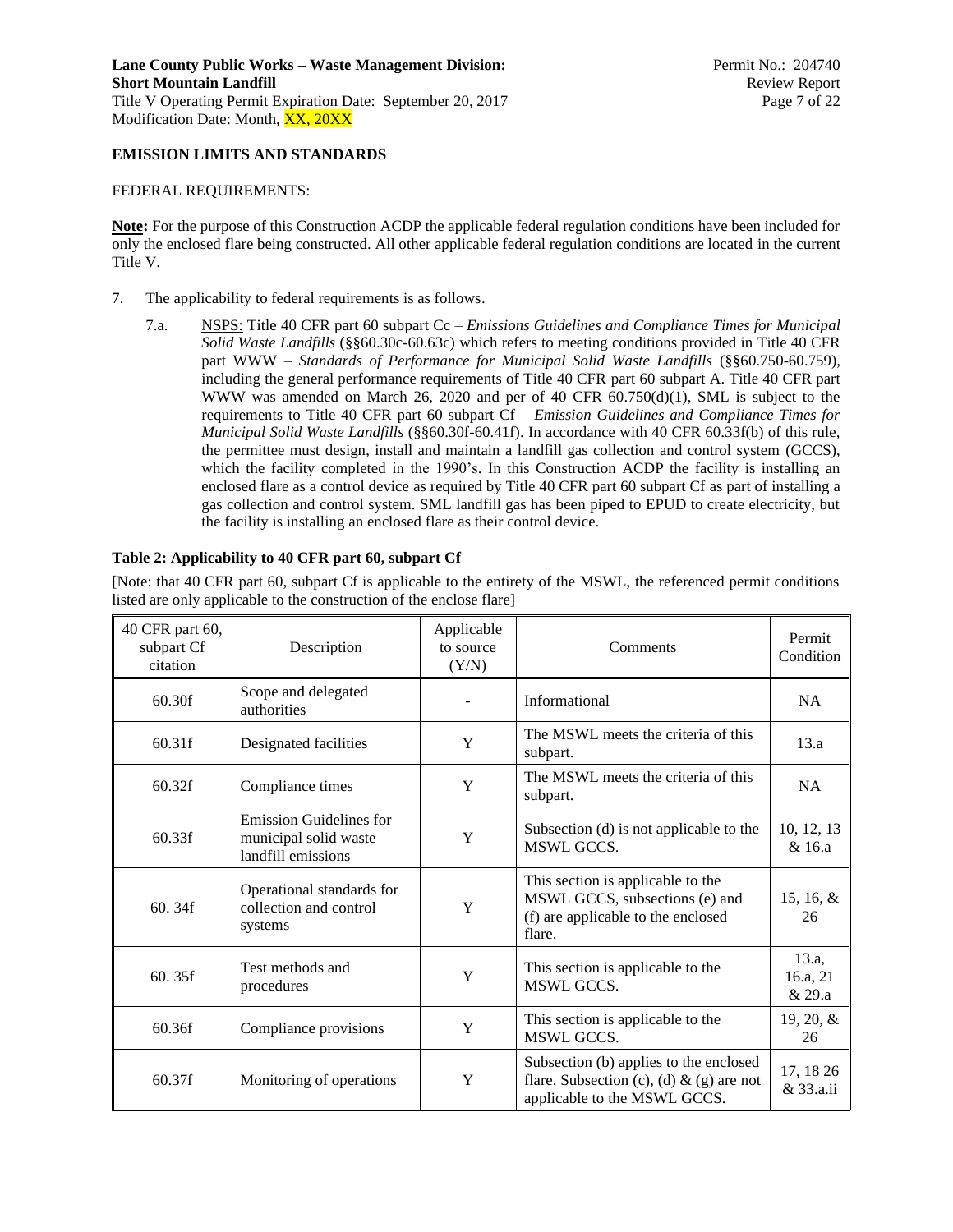## **Lane County Public Works – Waste Management Division:** Permit No.: 204740 **Short Mountain Landfill Review Report Review Report Review Report**

Title V Operating Permit Expiration Date: September 20, 2017 Page 8 of 22 Modification Date: Month, XX, 20XX

| 40 CFR part 60,<br>subpart Cf<br>citation | Description                                     | Applicable<br>to source<br>(Y/N) | Comments                                                                      | Permit<br>Condition          |
|-------------------------------------------|-------------------------------------------------|----------------------------------|-------------------------------------------------------------------------------|------------------------------|
| 60.38f                                    | Reporting guidelines                            | Y                                | This section is applicable to the<br>MSWL except subsection (1).              | 13, 21,<br>$23-29$<br>and 38 |
| 60.39f                                    | Recordkeeping guidelines                        | Y                                | This section is applicable to the<br>MSWL, except Subsections (f) and<br>(j). | $23, 25 \&$<br>26            |
| 60.40f                                    | Specifications for active<br>collection systems | Y                                | This section is applicable to the<br>MSWL.                                    | <b>NA</b>                    |
| 60.41f                                    | Definitions                                     | Y                                | This section is applicable to the<br>MSWL.                                    | <b>NA</b>                    |

7.b. NSPS: Title 40 CFR part 60 subpart IIII (§§60.4200-60.4219) – *New Source Performance Standard for Stationary Compression Ignition Internal Combustion Engines*. In accordance with 40 CFR 60.4205(b), SML must meet the emissions standards of this subpart for the CI engine. Per 40 CFR 60.4202(a)(2) the CI engine must meet the emissions standards for Tier 3 nonroad engines specified in 40 CFR part 1039 appendix I in Table 3 and the smoke standards in 40 CFR part 1039.105(b).

Emergency stationary ICE may be operated for maintenance checks and readiness testing for a maximum of 100 hours per calendar year. The federal requirements also allow an emergency stationary ICE to operate for up to 50 hours per year in non-emergency situations, for which the 50 hours are counted as part of the 100 hours per calendar year for maintenance checks and readiness testing. However, the description of an emergency generator in the definition of "Categorically Insignificant Activity" LRAPA Title 12, does not allow an emergency generator to be used in this manner in the state of Oregon. The portions of the rule that conflict with the definition in LRAPA Title 12 have not been included in the draft permit. There is no time limit on the use of emergency stationary ICE in emergency situations.

On May 1, 2015, the D.C. Courts of Appeals vacated the exemption provisions for emergency demand response in 40 CFR 63 Subpart ZZZZ, 40 CFR 60 Subpart IIII, and 40 CFR 60 Subpart JJJJ (*Delaware Dept. of Nat. Resources and Envtl. Control v. EPA*). The vacated provisions have been removed from the draft permit even though US EPA has not revised the applicable regulations at this time.

7.c. NESHAP/MACT: Title 40 CFR part 63 subpart AAAA (§§63.1930-63.1990) – *National Emission Standards for Hazardous Air Pollutants: Municipal Solid Waste Landfills* includes the general performance requirements of Title 40 CFR part 63 subpart A. In accordance with 40 CFR 63.1959(b)(2) of this rule, the permittee must design, install and maintain a landfill gas collection and control system (GCCS), which was performed under NSPS 40 CFR part 60, Subpart WWW. However, there is one additional requirement that is applicable pursuant to the 40 CFR part 63, Subpart AAAA – the development and retention of a startup, shutdown, and malfunction plan (SSM Plan). The SSM Plan must demonstrate compliance with the operating conditions by parametric monitoring results that are within the specified ranges.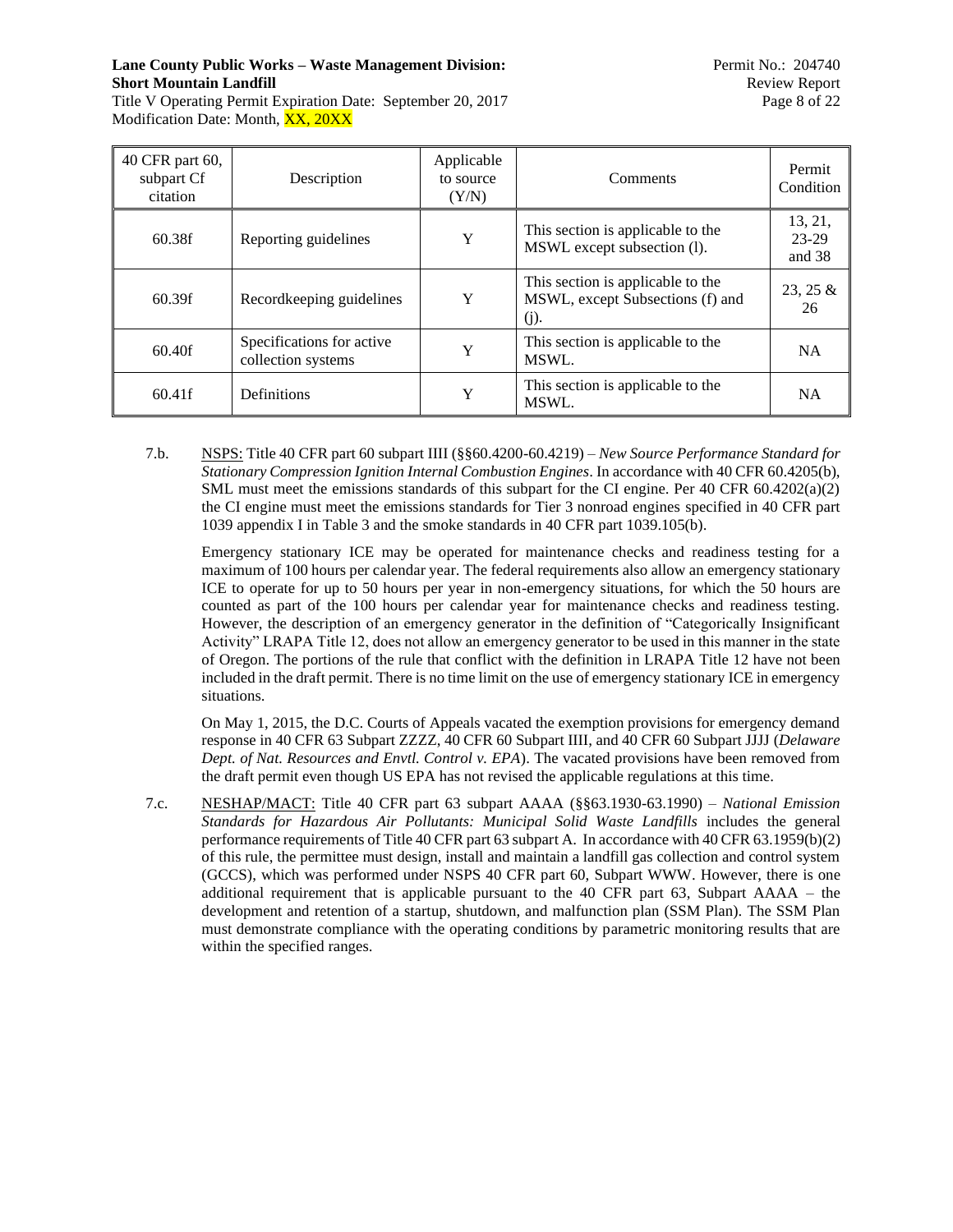## **Lane County Public Works – Waste Management Division:** Permit No.: 204740 **Short Mountain Landfill Review Report Review Report**

Title V Operating Permit Expiration Date: September 20, 2017 Page 9 of 22 Modification Date: Month, XX, 20XX

## **Table 3: Applicability to 40 CFR part 63, subpart AAAA**

[Note: that 40 CFR part 63, subpart AAAA is applicable to the entirety of the MSWL, the referenced permit conditions listed are only applicable to the construction of the enclose flare]

| 40 CFR part 63,<br>subpart AAAA<br>citation | Description                                                  | Applicable<br>to source<br>(Y/N) | Comments                                                                                                                                          | Permit<br>Condition |
|---------------------------------------------|--------------------------------------------------------------|----------------------------------|---------------------------------------------------------------------------------------------------------------------------------------------------|---------------------|
| 63.1930                                     | Purpose of subpart                                           |                                  | Informational                                                                                                                                     | <b>NA</b>           |
| 63.1935                                     | Subpart applicability                                        | Y                                | The MSWL meets the criteria of this<br>subpart.                                                                                                   | <b>NA</b>           |
| 63.1940                                     | Affected source                                              | Y                                | Subsection (b) is not applicable to the<br>MSWL.                                                                                                  | <b>NA</b>           |
| 63.1945                                     | Compliance dates                                             | Y                                | Subsection (a) is not applicable to the<br>MSWL.                                                                                                  | <b>NA</b>           |
| 63.1947                                     | Compliance dates for<br>operation of bioreactor              | N                                | SML does not operate a bioreactor<br>therefore, this section does not apply.                                                                      | NA                  |
| 63.1950                                     | No longer required to<br>comply                              | $\mathbf Y$                      | This Section applies to the MSWL.                                                                                                                 | <b>NA</b>           |
| 63.1952                                     | No longer required to<br>comply if operating a<br>bioreactor | $\mathbf N$                      | SML does not operate a bioreactor<br>therefore, this section does not apply.                                                                      | <b>NA</b>           |
| 63.1955                                     | <b>Standards: Requirements</b><br>to meet                    | Y                                | Subsection (b) is not applicable to the<br>MSWL GCCS. Subsection (c) applies<br>to the enclosed flare.                                            | 14                  |
| 63.1657                                     | Requirement for GCCS<br>installation and removal             | Y                                | This section is applicable to the<br>MSWL for operation of the GCCS<br>and when the GCCS can be removed.                                          | NA                  |
| 63.1958                                     | Operational standards for<br>GCCS                            | Y                                | This section is applicable to the<br>MSWL and sets operational standards<br>for the GCCS. Subsections (e) and (f)<br>apply to the enclosed flare. | 15 & 16             |
| 63.1959                                     | NMOC calculations<br>procedures                              | Y                                | Subsection (e) is not applicable to the<br>MSWL. Subsections (b), (c), (d) and<br>(f) apply to the enclosed flare.                                | 21 & 22             |
| 63.1960                                     | Compliance provisions                                        | Y                                | This section is applicable to the<br>operation of the MSWL GCCS.                                                                                  | NA                  |
| 63.1961                                     | Monitoring of operation                                      | Y                                | Subsections $(c)$ , $(d)$ , $(e)$ , and $(g)$ are<br>not applicable. Subsection (b) applies<br>to the enclosed flare.                             | 17 & 18             |
| 63.1962                                     | Specifications for active<br>collection systems              | Y                                | This section is applicable to the<br>MSWL GCCS.                                                                                                   | <b>NA</b>           |
| 63.1964                                     | How is compliance<br>determined                              | $\mathbf Y$                      | This section applies to the MSWL<br>GCCS.                                                                                                         | <b>NA</b>           |
| 63.1965                                     | What is a deviation                                          | Y                                | Subsections (a) and (b) apply to the<br>enclosed flare.                                                                                           | 19                  |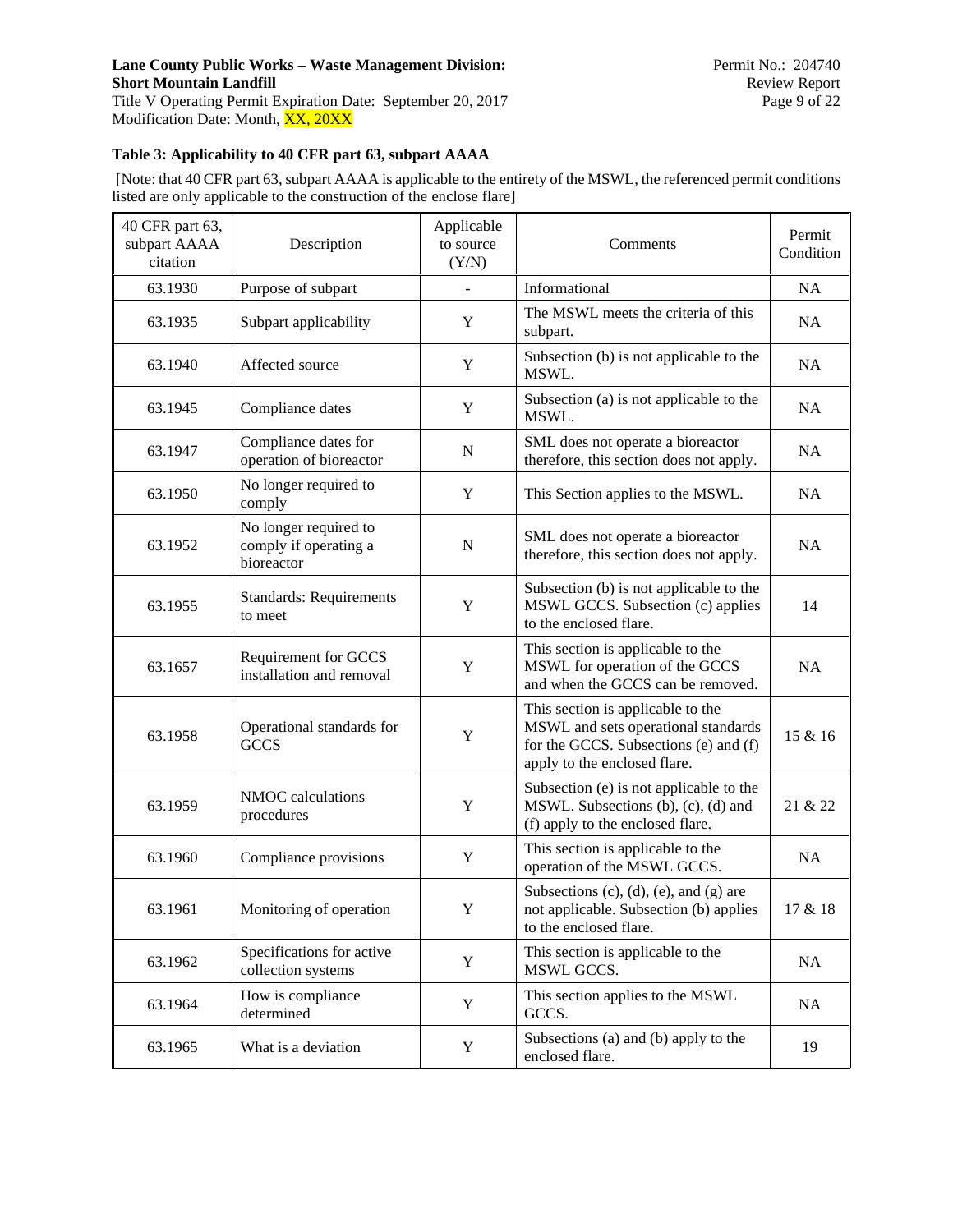## **Lane County Public Works – Waste Management Division:** Permit No.: 204740 **Short Mountain Landfill Review Report Review Report Review Report Review Report**

Title V Operating Permit Expiration Date: September 20, 2017 Page 10 of 22 Modification Date: Month, XX, 20XX

| 40 CFR part 63,<br>subpart AAAA<br>citation | Description                                                                     | Applicable<br>to source<br>(Y/N) | Comments                                                                                                                           | Permit<br>Condition |
|---------------------------------------------|---------------------------------------------------------------------------------|----------------------------------|------------------------------------------------------------------------------------------------------------------------------------|---------------------|
| 63.1975                                     | How to calculate the 3-<br>hour block average used to<br>demonstrate compliance | Y                                | This section is applicable to the<br>enclosed flare.                                                                               | 20                  |
| 63.1981                                     | What reports must be<br>submitted                                               | Y                                | This section is applicable to the<br>MSWL GCCS. Subsections (h), (i),<br>$(l)$ , $(m)$ , and $(n)$ apply to the enclosed<br>flare. | $27 - 31$           |
| 63.1982                                     | What records and reports<br>must be submitted for<br>bioreactors                | N                                | SML does not operate a bioreactor<br>therefore, this section does not apply.                                                       | NA                  |
| 63.1983                                     | What records must be kept                                                       | Y                                | This section is applicable MSWL<br>GCCS. Subsections (a), (b), (c), and<br>(e) apply to the enclosed flare.                        | $23 - 26$           |
| 63.1985                                     | Who enforces this subpart                                                       | Y                                | This section is applicable to the<br>MSWL GCCS and enclosed flare.                                                                 | NA                  |
| 63.1990                                     | What definitions apply                                                          | Y                                | This section is applicable to the<br>MSWL GCCS and enclosed flare                                                                  | <b>NA</b>           |

7.d. Compliance Assurance Monitoring (CAM): Title 40 CFR part 64, has been evaluate for the SML's Landfill Gas Collection and Control System (EU: GCCS) with an enclosed flare as a control device. It was determined that CAM is not applicable to the Landfill Gas Collection and Control System (EU: GCCS). For CAM to be applicable, the emission unit must be applicable to an emission limitation or standard, use a control device to achieve compliance with the limitation or standard and must have precontrol emissions over 100 tons per year of any criterial pollutant. In addition, there are exceptions to the applicability of CAM, such as the applicability of an NSPS or NESHAP that was proposed after November 15, 1990.

The GCCS with the enclosed flare is exempt from the CAM requirements for NMOC since it subject to the NSPS – 40 CFR part 60, subpart Cc and the NESHAP – 40 CFR part 63 subpart AAAA for MSWL both of which were proposed after November 15, 1990. In addition, PM,  $PM_{10}$ , PM<sub>2.5</sub>, CO,  $NO<sub>X</sub>$ , SO<sub>2</sub>, VOC, and H<sub>2</sub>S uncontrolled emissions are below the 100 ton threshold from the emission unit and are therefore not subject to CAM.

7.e. Accidental Release: The source has certified that the facility is not subject to 40 CFR part 68, which requires a risk management plan for toxic and flammable substances releases.

## **EMISSION LIMITS FOR INSIGNIFICANT ACTIVITIES**

8. As identified in earlier in this Review Report, SML is installing an emergency generator as a backup to ignite the enclosed flare. The emergency generator is a Categorical Insignificant Activity (EU: CIA) as define in LRAPA Title 12 and/or OAR 340-200-0020. The standards that apply to CIA are for opacity (20% limit) and particulate matter (0.10 gr/dscf limit). LRAPA does not consider it likely that CIA could exceed an applicable emissions limit or standard because CIA are generally equipment or activities that do not have any emission controls (e.g., emergency generator) and are not expected to exceed the visible emission requirements. The emergency generator is applicable to 40 CFR part 60, subpart IIII and the applicable conditions have been incorporated into the permit.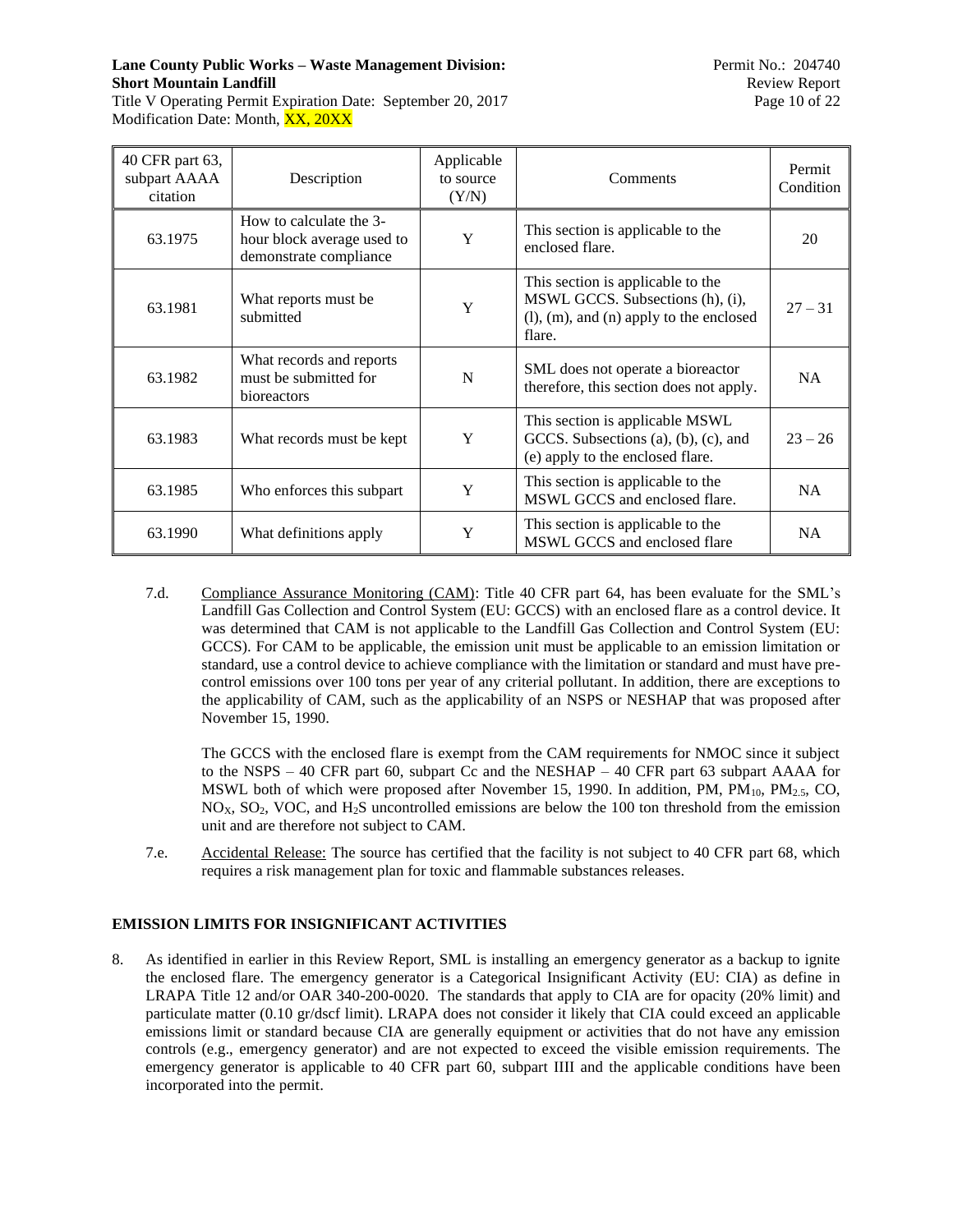#### **PLANT SITE EMISSION LIMITS**

9. Provided below is a summary of the baseline emission rate, netting basis, plant site emission limit and emissions capacity.

|                   |                              | <b>Netting Basis</b>  |                       | Plant Site Emission Limit (PSEL)     |                                      |                                      |                         |
|-------------------|------------------------------|-----------------------|-----------------------|--------------------------------------|--------------------------------------|--------------------------------------|-------------------------|
| Pollutant         | <b>Baseline</b><br>(tons/yr) | Previous<br>(tons/yr) | Proposed<br>(tons/yr) | Previous<br><b>PSEL</b><br>(tons/yr) | Proposed<br><b>PSEL</b><br>(tons/yr) | <b>PSEL</b><br>Increase<br>(tons/yr) | <b>PTE</b><br>(tons/yr) |
| <b>PM</b>         | 9.9                          | 10                    | 10                    | 24                                   | 24                                   | $\Omega$                             | 22.06                   |
| $PM_{10}$         | 2.1                          | 2                     | $\overline{2}$        | 14                                   | 14                                   | $\Omega$                             | 10.16                   |
| PM <sub>2.5</sub> | <b>NA</b>                    | 0.29                  | 0.3                   | 9                                    | 9                                    | $\Omega$                             | 6.04                    |
| CO                | 0.02                         | $\Omega$              | $\Omega$              | 99                                   | 99                                   | $\Omega$                             | 49.95                   |
| NO <sub>X</sub>   | $\Omega$                     | $\Omega$              | $\Omega$              | $\Omega$                             | 39                                   | 39                                   | 16.01                   |
| SO <sub>2</sub>   | $\Omega$                     | $\Omega$              | $\Omega$              | $\Omega$                             | 39                                   | 39                                   | 8.77                    |
| <b>VOC</b>        | $\Omega$                     | $\Omega$              | $\Omega$              | 39                                   | 39                                   | $\Omega$                             | 11.08                   |
| $H_2S$            | $\Omega$                     | $\Omega$              | $\Omega$              | 9                                    | 9                                    | $\Omega$                             | 0.66                    |
| <b>NMOC</b>       | 0.01                         | 0.01                  | 0.1                   | 49                                   | 49                                   | $\theta$                             | 28.02                   |
| <b>GHG</b>        | 139,398                      | 139,398               | 139,398               | 213,398                              | 293,678                              | 80,280                               | 293,678                 |

**Table 4: Baseline, Netting Basis, Plant Site Emissions Limits and Potential to Emit**

- 10. The baseline emissions rates for PM, PM10, CO and NMOC were determined in previous permitting actions and there are no changes. A baseline emission rate is not required for PM2.5 in accordance with the "baseline emission rate" in LRAPA subsection 42-0048(3).
- 11. There is no change to the netting basis for the pollutants with newly established PSELs ( $NO<sub>X</sub>$  and  $SO<sub>2</sub>$ ). Increases to the netting basis is approved through Major NSR, Type A State NSR, or PSD action under LRAPA title 38. The pollutants with newly established PSELs are below the SER and therefore, the action did not trigger a Major NSR or Type A State NSR action, so the netting basis for each of these pollutants remains zero (0). [LRAPA 42-  $0046(3)(e)$ ]
- 12. PSEL for  $NO<sub>X</sub>$  and  $SO<sub>2</sub>$  were installed into the table for the proposed combustion emission for the enclosed flare, all other emissions will remain at the current permit limits.
- 13. The greenhouse gases (GHGs) baseline period was based on 2010 GHGs emissions for the facility. The baseline and netting GHGs in 2012 was 139,398 tons per year. The 2012 GHGs annual emission is the baseline plus the generic PSEL of 74,000 tons of  $CO<sub>2</sub>e$  per year (139,398 + 74,000 = 213,398 tons per year) was used in the 2012 Title V permit. The proposed annual emissions in this permit are based on the total fugitive GHGs emissions without any controls, though 75% of the landfill gas is collected and controlled. The new total GHGs annual emissions 293,678 tons per year.

#### **UNASSIGNED EMISSIONS AND EMISSION REDUCTION CREDITS**

14. The facility has no unassigned emissions. The facility does not have any emission reduction credits at this time.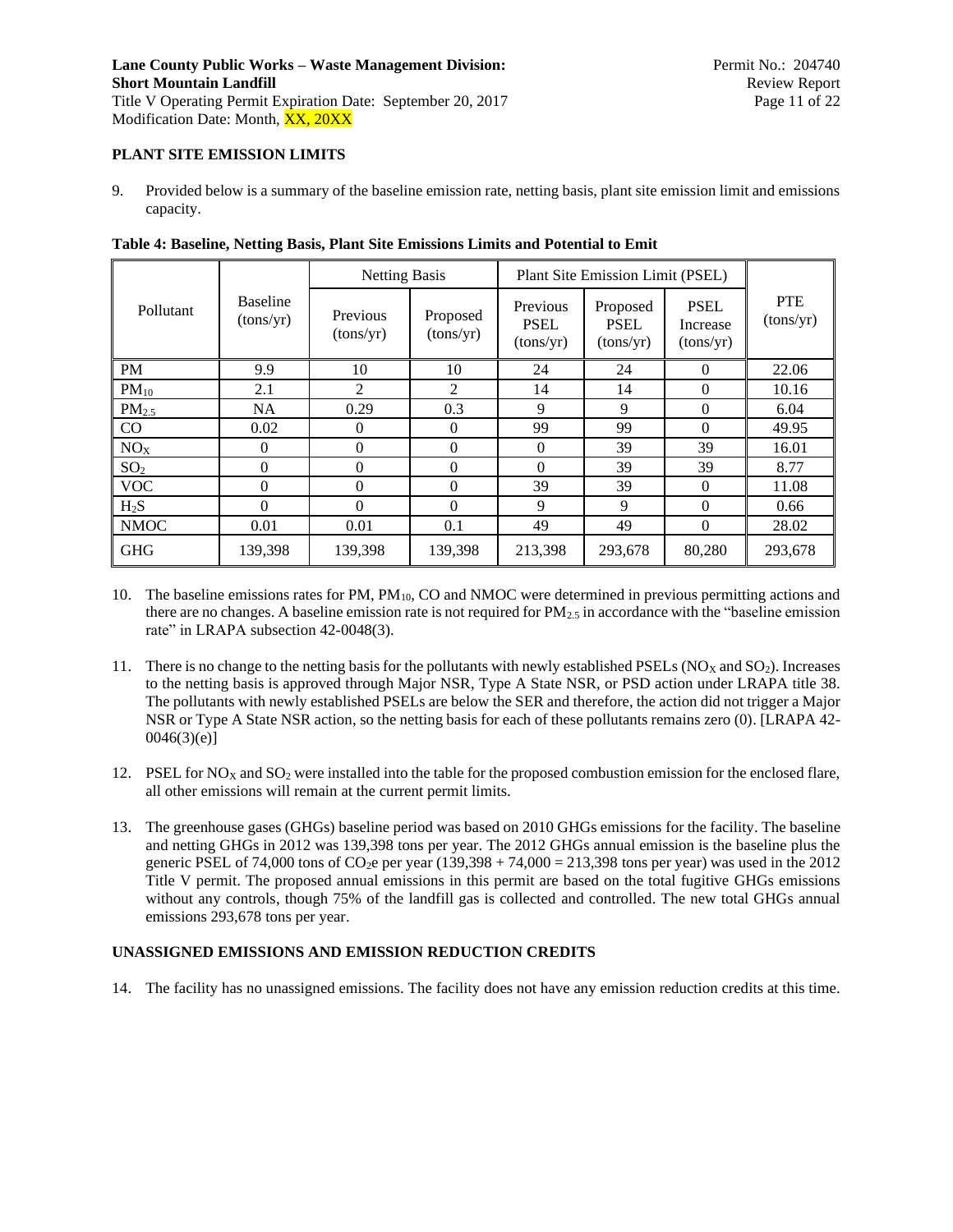#### **SIGNIFICANT EMISSION RATE**

15. For all regulated pollutants, other than GHGs, the Plant Site Emission Limit (PSEL) increase over the baseline emissions is less than the Significant Emission Rate (SER) as defined in LRAPA title 12. Per LRAPA 38-  $0010(2)(c)$ , GHGs are not subject to State NSR and therefore require no farther analysis.

| <b>Table 6: Significant Emission Rate</b> |  |
|-------------------------------------------|--|
|-------------------------------------------|--|

| Pollutant       | <b>Baseline Emissions</b><br>(tons/year) | Proposed PSEL<br>(tons/year) | Unassigned<br>Emissions<br>(tons/year) | <b>SER</b><br>(tons/year) |
|-----------------|------------------------------------------|------------------------------|----------------------------------------|---------------------------|
| <b>PM</b>       | 9.9                                      | 24                           | ---                                    | 25                        |
| $PM_{10}$       | 2.1                                      | 14                           | ---                                    | 15                        |
| $PM_{2.5}$      | 0.29                                     | Q                            | ---                                    | 10                        |
| CO              | 0.02                                     | 99                           | ---                                    | 100                       |
| NO <sub>X</sub> | 0                                        | 39                           | ---                                    | 40                        |
| SO <sub>2</sub> | 0                                        | 39                           | ---                                    | 40                        |
| VOC             | $\theta$                                 | 39                           | ---                                    | 40                        |
| $H_2S$          | $\Omega$                                 | 9                            | ---                                    | 10                        |
| <b>NMOC</b>     | 0.1                                      | 49                           | ---                                    | 50                        |
| <b>GHG</b>      | 139,398                                  | 293,678                      | ---                                    | 75,000                    |

16. There have been no physical modifications at the facility that would have required a New Source Review or have met the LRAPA definition of a major modification since the baseline period.

#### **HAZARDOUS AIR POLLUTANTS**

17. The following is the potential to emit (tons per year) of the facility for hazardous air pollutants listed in Section 112(b) of the 1990 Clean Air Act Amendments (CAAA). The emissions totals below reflect the maximum HAP emissions from the facility. The table demonstrates that the facility emits less than ten (10) tons per year of any single HAP and less than 25 tons per year of total HAPs. SML is considered an area source of HAP and is subject to 40 CFR part 63 subpart AAAA.

| Hazardous Air Pollutants                   | <b>Potential Emissions</b><br>(tons/yr) |
|--------------------------------------------|-----------------------------------------|
| 1,1-Dichloroethane (ethylidene dichloride) | 0.07                                    |
| 1,1-Dichloroethane (vinylidene chloride)   | 0.01                                    |
| 1,1,1-Trichloroethane (methyl chloroform)  | 0.02                                    |
| 1,1,2,2-Tetrachloroethane                  | 0.06                                    |
| 1,2-Dichlororethane (ethylene dichloride)  | 0.01                                    |
| 1,2-Dichloropropane (propylene dichloride) | 0.01                                    |
| Acrylonitrile                              | 0.10                                    |
| Carbon disulfide                           | 0.01                                    |
| Carbon tetrachloride                       | 0.0002                                  |
| Carbonyl sulfide                           | 0.01                                    |
| Chlorobenzene                              | 0.01                                    |
| Chloroethane (ethyl chloride)              | 0.03                                    |
| Chloroform                                 | 0.0011                                  |
| Dichloromethane (methylene chloride)       | 0.38                                    |
| Ethylbenzene                               | 0.15                                    |
| Hexane                                     | 0.18                                    |
| Mercury                                    | 0.00002                                 |

|  | <b>Table 7: Hazardous Air Pollutants</b> |
|--|------------------------------------------|
|--|------------------------------------------|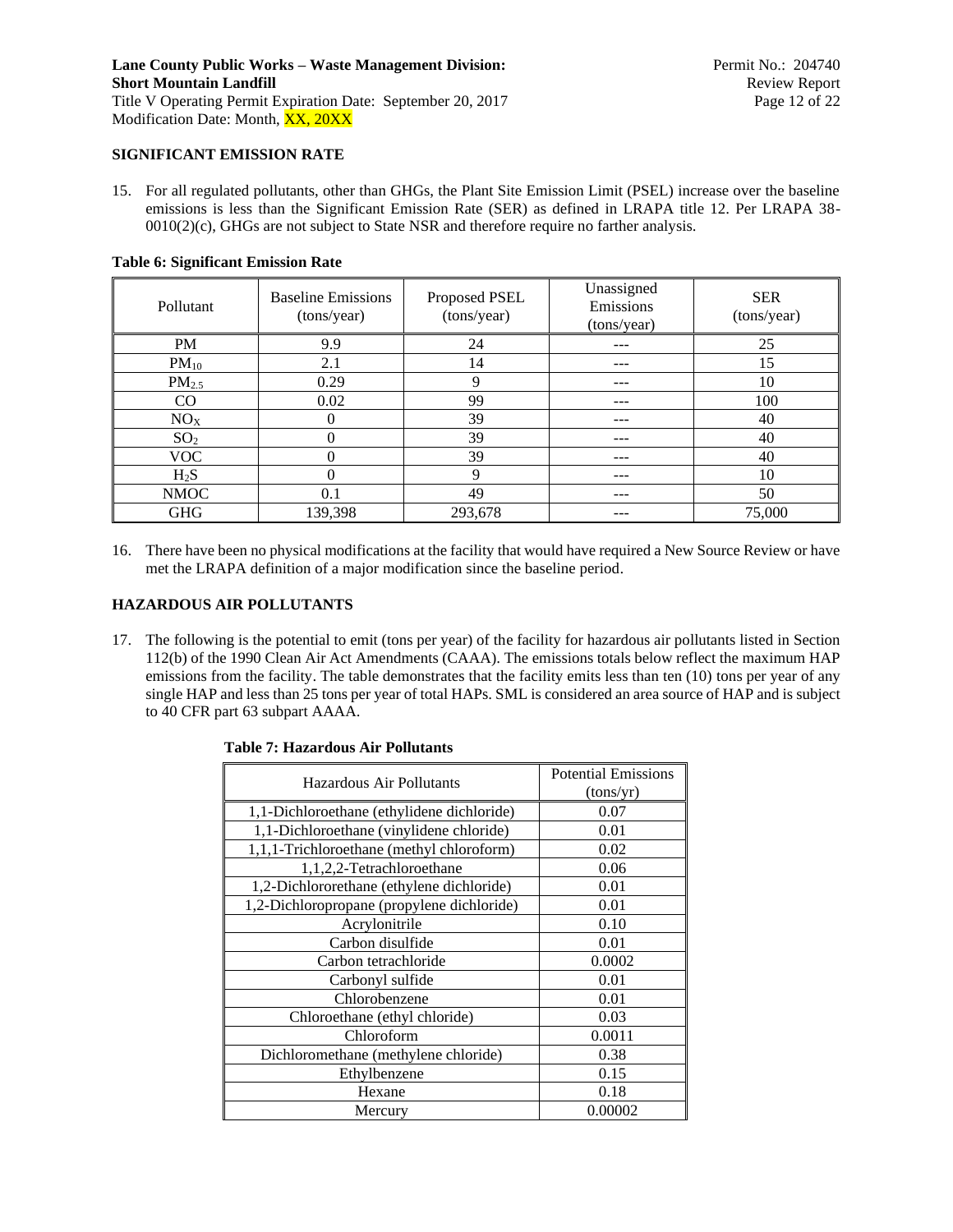## **Lane County Public Works – Waste Management Division:** Permit No.: 204740 **Short Mountain Landfill Review Report Review Report Review Report Review Report**

Title V Operating Permit Expiration Date: September 20, 2017 Page 13 of 22 Modification Date: Month, XX, 20XX

| Hazardous Air Pollutants                | <b>Potential Emissions</b><br>(tons/yr) |
|-----------------------------------------|-----------------------------------------|
| Methyl ethyl ketone                     | 0.16                                    |
| Methyl isobutyl ketone                  | 0.06                                    |
| Perchloroethylene (tetrachloroethylene) | 0.19                                    |
| Trichloroethylene (trichloroethene)     | 0.12                                    |
| Vinyl chloride                          | 0.14                                    |
| Xylenes                                 | 0.40                                    |
| <b>Totals</b>                           | 2.12                                    |

#### **CLEANER AIR OREGON**

18. Under the Cleaner Air Oregon program, only existing sources that have been notified by LRAPA and new sources are required to perform risk assessments. This source has not been notified by LRAPA and is therefore, not yet required to perform a risk assessment or report annual emissions of toxic air contaminants. LRAPA required reporting of approximately 600 toxic air contaminants in 2016 and regulates approximately 260 toxic air contaminants that have Risk Based Concentrations established in rule. All Federal HAPs (FHAPs) are on the list of approximately 600 toxic air contaminants. The FHAPs and toxic air contaminants listed below are based upon source testing and standard emission factors for the types of emission units at this facility. After the source is notified by LRAPA, they must update their inventory and perform a risk assessment to see if they must reduce risk from their toxic air contaminant emissions. Until then, sources will be required to report toxic air contaminant emissions triennially

#### **STRATOSPHERIC OZONE DEPLETING REQUIREMENTS**

19. The facility does not manufacture, sell, distribute, or use in the manufacturing of a product any stratospheric ozone-depleting substances and the EPA 1990 Clean Air Act, as amended. Sections 601-618 of the act do to apply to the facility except that air conditioning units and fire extinguishers containing Class I or Class II substances must be serviced by certified repairmen to ensure that the substances are recycled or destroyed appropriately.

### **MONITORING REQUIREMENTS**

20. Section 70.6(a)(3) of the federal Title V permit rules, requires all monitoring and analysis procedures or test methods required under applicable requirements be contained in Title V permits. In addition, where the applicable requirement does not require periodic testing or monitoring, periodic monitoring must be prescribed that is sufficient to yield reliable data from the relevant time period that is representative of the source's compliance with the permit.

However, the requirements to include in a permit testing, monitoring, recordkeeping, reporting, and compliance certification sufficient to assure compliance does not require the permit to impose the same level of rigor with respect to all emissions units and applicable requirement situations. It does not require extensive testing or monitoring to assure compliance with the applicable requirements for emissions units that do not have significant potential to violate emission limitations or other requirements under normal operating conditions. Where compliance with the underlying applicable requirement for an insignificant emission unit is not threatened by a lack of a regular program of monitoring and where periodic testing or monitoring is not otherwise required by the applicable requirement, then in this instance, the status quo (i.e., no monitoring) will meet section 70.6(a)(3). For this reason, this permit does not include any monitoring for insignificant emissions units and activities.

The Title V permit does include monitoring for all requirements that apply to significant emissions units in addition to the testing requirements in the permit. Periodic visible emissions observations are required for all particulate emissions sources. It is assumed that as long as these processes and controls are properly operated,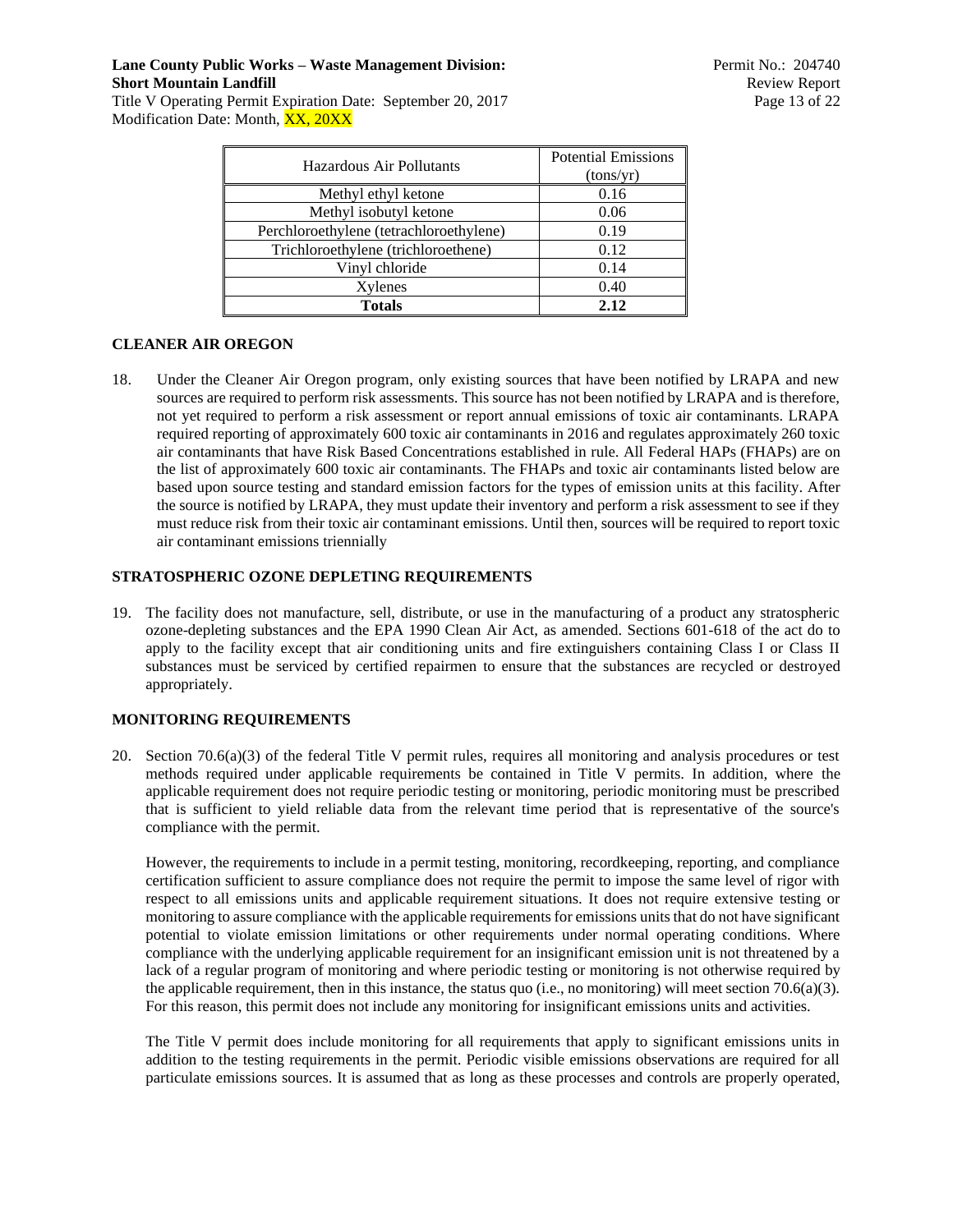the particulate emissions levels will be below the emissions limits specified in the permit. In addition, the permit includes monitoring of operating parameters for other emission units and pollution control devices.

Emission unit GCCS with new control device (enclosed flare) specific monitoring:

21. The monitoring below is specific to enclosed flare as a control device for the emission unit: GCCS.

Based on Federal Regulations:

- The collection and control system contributing to venting of the gas to the atmosphere must be closed within one (1) hour that the GCCS is not operating.
- The enclosed flare must reduce NMOC by 98% by weight or reduce the outlet NMOC concentration to less than 20 ppmv, dry basis as hexane at 3% oxygen.
- A temperature monitoring device for the enclosed flare will be equipped with a continuous recorder and having a minimum accuracy of  $\pm 1$  percent of the temperature being measured expressed in degrees Celsius or ±0.5 degrees Celsius.
- A gas flow rate measuring device must record the flow to the enclosed flare at least every 15 minutes or the bypass line valve must be secured in the closed position with a car-seal or a lock-and-key type configuration. A visual inspection of the seal or closure mechanism must be performed at least once every month to ensure that the valve is maintained in the closed position and that the gas flow is not diverted through the bypass line.
- The enclosed flare must be monitored for system breakdowns, repairs, calibration checks, and zero (lowlevel) and high-level adjustments, startup, shutdowns, and malfunction.
- For the enclosed flare all associated equipment must be installed, calibrated, maintained, and operated according to the manufacturer's specifications or last performance test parameter data.
- The enclosed flare average operating temperature in any 3-hour periods of operation must not go below 28° C (82° F) of the minimum inlet temperature of 760°C (1,400°F) per manufacturer's specification or performance testing inlet temperature per test results.
- A written Operation and Maintenance Plan (O&M Plan) must be maintained for the enclosed flare used for the EU: GCCS. The O&M Plan must be reviewed annually by the permittee and revised as necessary based on the operation of the enclosed flare.

Based on DEQ Regulation OAR 340 division 239:

- Install, calibrate, maintain and operation the enclosed flare per manufacturer's specifications.
- A temperature monitoring device for the enclosed flare will be equipped with a continuous recorder and having a minimum accuracy of  $\pm 1$  percent of the temperature being measured expressed in degrees Celsius and Fahrenheit.
- A gas flow rate measuring device must record the flow to the enclosed flare at least every 15 minutes or the bypass line valve must be secured in the closed position with a car-seal or a lock-and-key type configuration. A visual inspection of the seal or closure mechanism must be performed at least once every month to ensure that the valve is maintained in the closed position and that the gas flow is not diverted through the bypass line.
- All monitoring requirements apply except for periods of monitoring system malfunction, repairs associated with monitoring system malfunction, and required monitoring system quality assurance or quality control activities. If the malfunction is caused by maintenance or careless operation are not considered malfunction.

Based on LRAPA Regulation: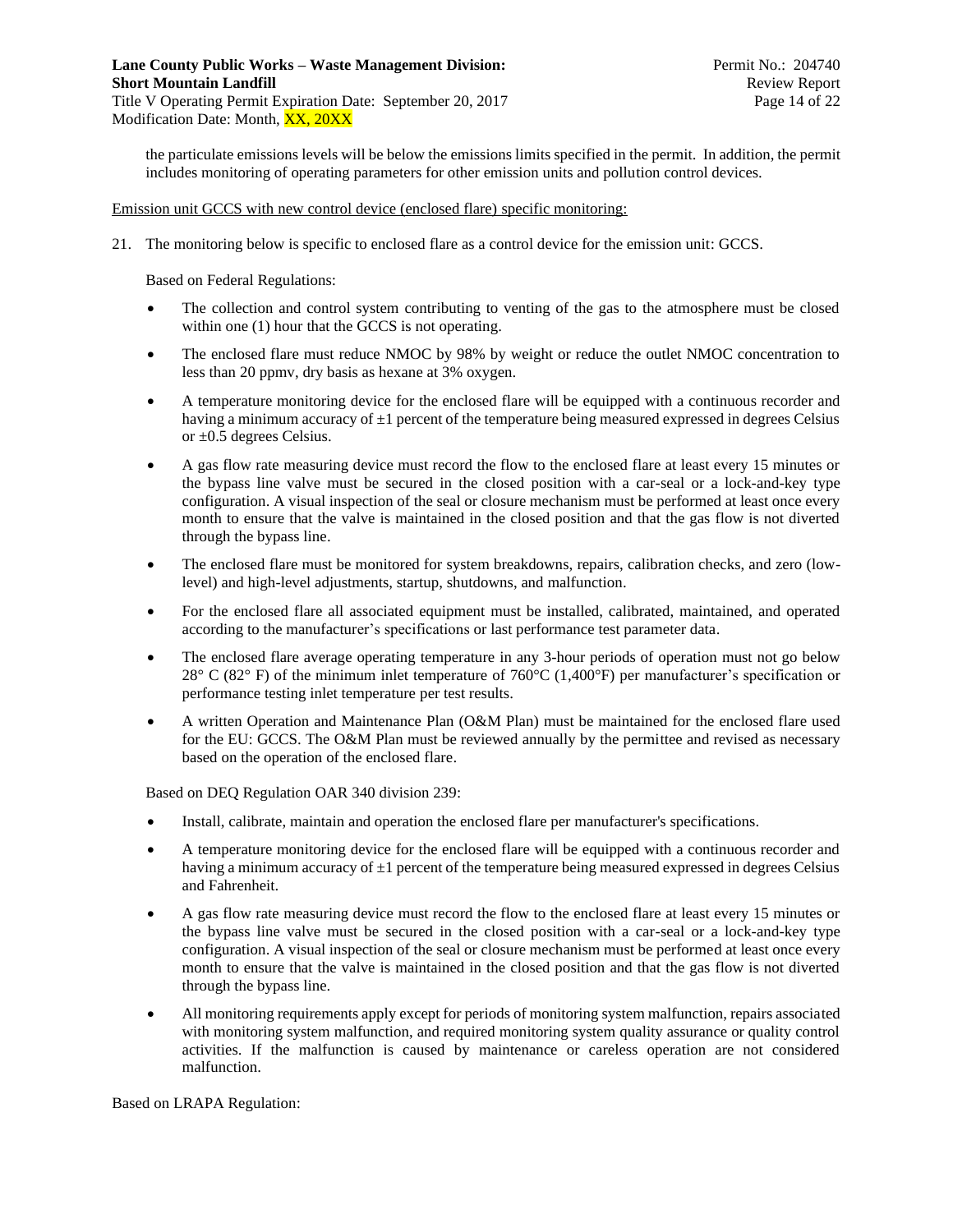- Modification Date: Month, XX, 20XX
	- Quarterly visual survey of the enclosed flare using EPA Method 22. If identifiable visible emissions, the permittee must take corrective action to eliminate the visible emission or conduct an EPA Method 203B test within 24 hours or both.
	- A written Operation and Maintenance Plan (O&M Plan) must be maintained for the enclosed flare used for the EU: GCCS. The O&M Plan must be reviewed annually by the permittee and revised as necessary based on the operation of the enclosed flare

### PSEL Monitoring:

22. The LFG will be controlled by the enclosed flare when LFG is not being utilized by EPUD. Employing the enclosed flare has increased the hourly emissions for PM,  $PM_{10}$ ,  $PM_{2.5}$ , NO<sub>X</sub>, CO, SO<sub>2</sub>, VOC, H<sub>2</sub>S, and NMOC. The enclosed flare will increase the annual PSELs for only  $NO<sub>X</sub>$  and  $SO<sub>2</sub>$  to the generic levels. All other pollutant PSELs are limited to the generic levels and the addition of the enclosed flare's emissions did not increase the PTEs of the other pollutants of over the generic limits.

## **TESTING REQUIREMENTS**

- 23. 40 CFR part 60, subpart Cf and 40 CFR part 63, subpart AAAA NMOC Reduction:
	- SML is required to perform an initial source test on the enclosed flare no later than 180 days after the initial startup to demonstrate compliance with the 98% NMOC reduction in the LFG.
	- The enclosed flare must be operating within the parameter ranges per the manufacturers or engineering specification for the initial performance test.
	- EPA Method 25 or 25C (Method 25C may be used at the inlet only) of 40 CFR 60 appendix A to determine compliance with the 98 weight-percent efficiency or the 20 parts per million by volume outlet NMOC concentration level. EPA Method 3, 3A, or 3C must be used to determine oxygen for correcting the NMOC concentration as hexane to 3 percent. In cases where the outlet concentration is less than 50 ppm NMOC as carbon (8 ppm NMOC as hexane), Method 25A should be used in place of Method 25. Method 18 may be used in conjunction with Method 25A on a limited basis (compound specific, *e.g*., methane) or Method 3C may be used to determine methane. The methane as carbon should be subtracted from the Method 25A total hydrocarbon value as carbon to give NMOC concentration as carbon. The permittee must divide the NMOC concentration as carbon by 6 to convert the  $C_{\text{NMOC}}$  as carbon to  $C_{\text{NMOC}}$  as hexane.
	- The average temperature measured at least every 15 minutes and average over the same time period of the performance test.
- 24. State Regulation OAR chapter 340, division 239 Methane Reduction:
	- SML is required to perform an initial source test on the enclosed flare no later than 180 days after the initial startup to demonstrate compliance with the 99% Methane reduction in the LFG.
	- Following an initial performance test, the permittee must conduct a complete annual performance test each calendar year, no later than 45 days after the anniversary date of the initial performance test.
	- If a gas enclosed flare remains in compliance after three (3) consecutive performance tests, the permittee may conduct performance tests once every three (3) years, but no later than 45 days after each third anniversary date of the initial performance test. If a subsequent performance test shows the gas collection and control system does not demonstrate compliance the performance testing frequency must return to annual.
	- The enclosed flare (combustor) must use one of the following test methods, to determine the efficiency of the control device in reducing methane by at least 99 percent:
		- ➢ EPA Reference Method 18;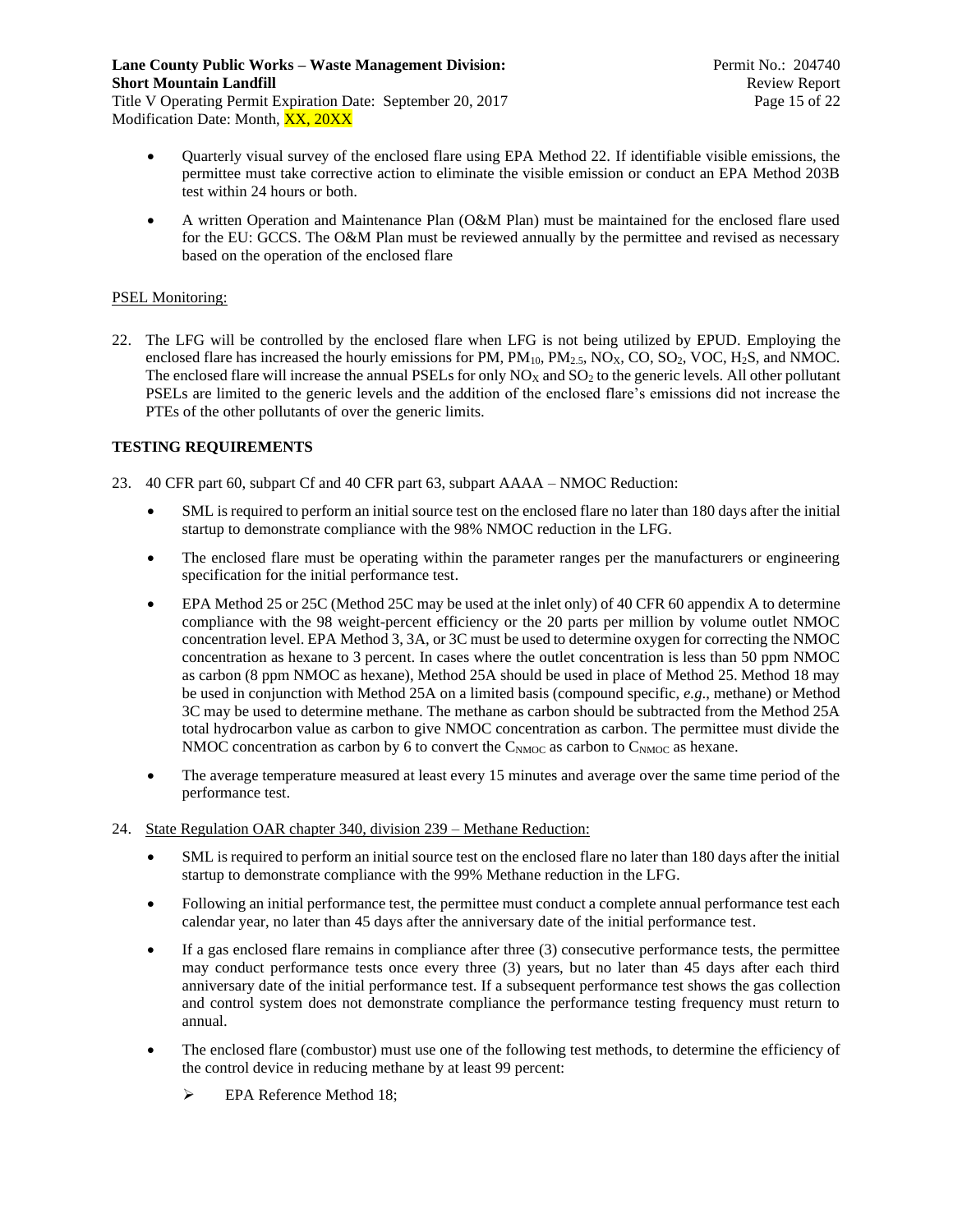Title V Operating Permit Expiration Date: September 20, 2017 Page 16 of 22 Modification Date: Month, XX, 20XX

- ➢ EPA Reference Method 25 and EPA Reference Method 25A; or
- ➢ EPA Reference Method 25C.
- 25. LRAPA Regulations Testing Requirements:
	- SML is required to perform an initial source test on the enclosed flare no later than 180 days after the initial startup to demonstrate compliance with the 98% NMOC reduction, 99% Methane destruction, emission verification for PM,  $NO<sub>X</sub>$ , CO, and VOC, and the LFG gas heat value.

| <b>Measured Pollutant</b>       | Method                                  | Standard                            |
|---------------------------------|-----------------------------------------|-------------------------------------|
| PM                              | EPA or DEQ Method 5                     | <b>Emission Factor Verification</b> |
| NO <sub>x</sub>                 | EPA Method 7E                           | <b>Emission Factor Verification</b> |
| CO                              | EPA Method 10                           | <b>Emission Factor Verification</b> |
| <b>VOC</b>                      | EPA Method 18 or 25                     | <b>Emission Factor Verification</b> |
| <b>Total Reduced Sulfur</b>     | EPA Method 16, 16A, or $16C$            | <b>Emission Factor Verification</b> |
| <b>NMOC</b>                     | EPA Method 18 with 25A, 25 or<br>25C    | 98% Reduction Efficiency            |
| Methane Outlet<br>Concentration | EPA Method 25 or 25C                    | 99% Destruction Efficiency          |
| LFG gas heat value              | EPA Method 2E and Method 25<br>or $25C$ | Gas heat value verification         |
| Opacity                         | EPA Method 203B                         | $\leq$ 20 percent                   |

#### **Table 8: Test Methods**

- Source test plan must be submitted to LRAPA at least 60 days prior to the performance test and be approved by LRAPA Source Test Coordinator. The performance test results must be submitted to LRAPA within 60 days of the performance test.
- Only regular operating staff my adjust the processes or the enclosed flare parameters during the performance test and only within 2 hours prior to the test.
- Must have at least 3 test runs reported as the arithmetic average of all valid test runs.
- If an extension is needed it must be approved by LRAPA.
- If any of the performance test is declared invalid by LRAPA the facility has 30 calendar days to submit a new source test plan to retest.

### **RECORDKEEPING REQUIREMENTS**

26. The permit includes requirements for maintaining records of all testing, monitoring, and production information necessary for assuring compliance with the standards and calculating plant site emissions. The records of all monitoring specified in the Title V permit must be kept at the plant site for at least 5 years.

#### **REPORTING REQUIREMENTS**

27. The permit includes a requirement for submitting semi-annual and annual monitoring reports that include semiannual compliance certifications. Excess emissions are required to be reported to LRAPA immediately as well as in a logbook attached to the annual report. Emissions fees reports are required annually.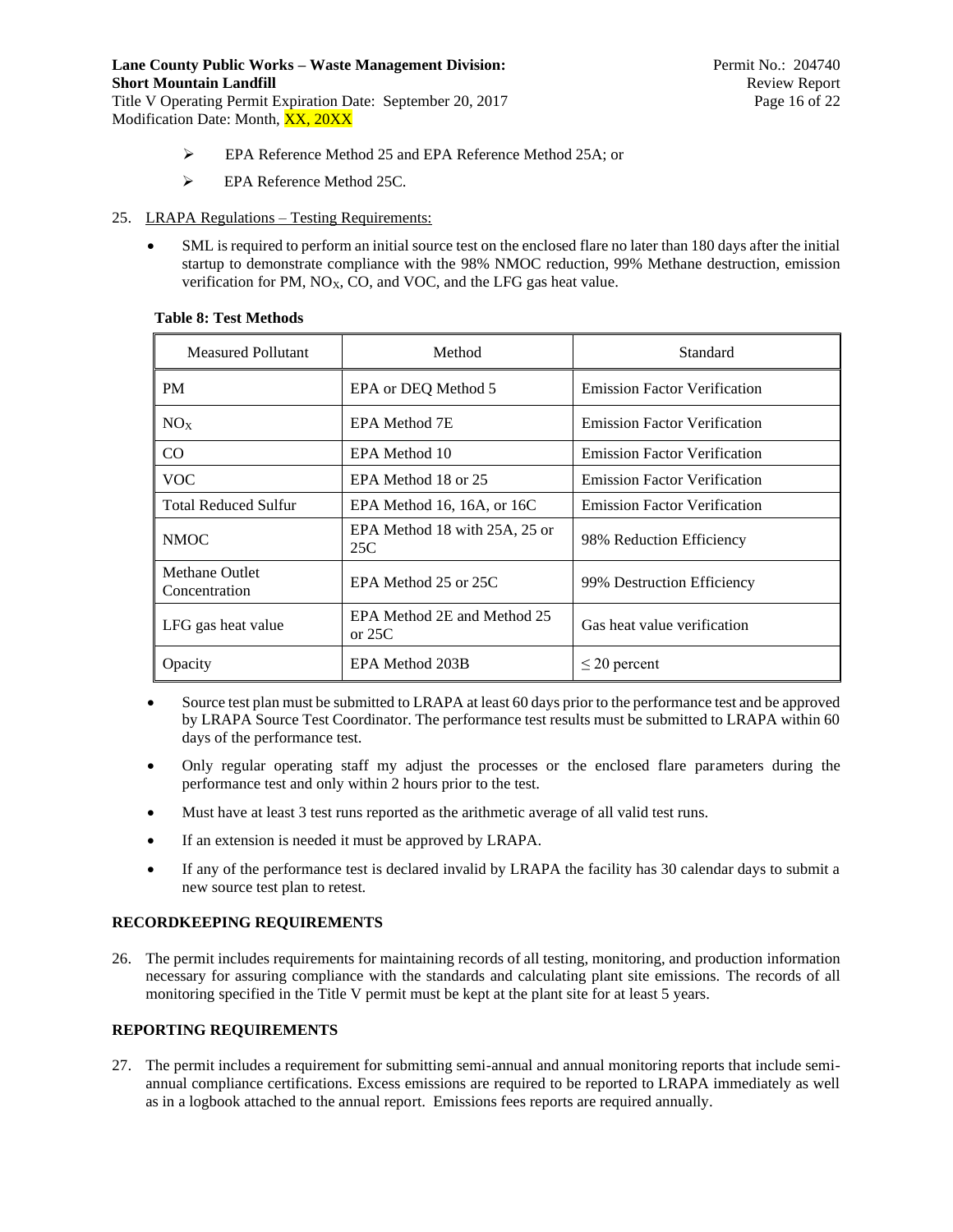#### **GENERAL BACKGROUND INFORMATION**

- 28. The facility is located in an area that has been designated as attainment all criteria pollutants.
- 29. The facility is located within 100 kilometers of two (2) Class-I air quality protection areas: Diamond Peak Wilderness, and Three Sisters Wilderness.

#### **COMPLIANCE HISTORY**

30. October 18, 2021: Stipulated Final Order (SFO), SFO #21-3830 was issued to SML for failure to cover active asbestos-containing waste materials (ACWM) disposal area at the end of each day that new ACWM is disposed of with a tarp that is identical to or equivalent of, materials used to cover active areas on the general landfill.

#### **PUBLIC NOTICE**

31. This permit will be on public notice from April 27, 2022 to May 31, 2022. Comments may be submitted during the comment period. LRAPA will hold a public hearing if requested by 10 or more individuals or one person representing a group of 10 or more individuals. After the comment period and h earing, if requested, LRAPA will review the comments and modify the permit as may be appropriate. A proposed permit will then be sent to EPA for a 45-day review period. LRAPA may request and EPA may agree to an expedited review of 5 days if there are no substantive or adverse comments during the comment period.

If EPA does not object in writing, any person may petition the EPA within 60 days after the expiration of the EPA's 45-day review period to make such objection. Any such petition must be based only on objections to the permit that were raised with reasonable specificity during the public comment period provided for in OAR 340-218-0210, unless the petitioner demonstrates that it was impracticable to raise such objections within such period, or unless the grounds for such objection arose after such period.

#### **EPA REVIEW**

#### 32. Update after EPA's Review

BAE/cmw 4/21/2022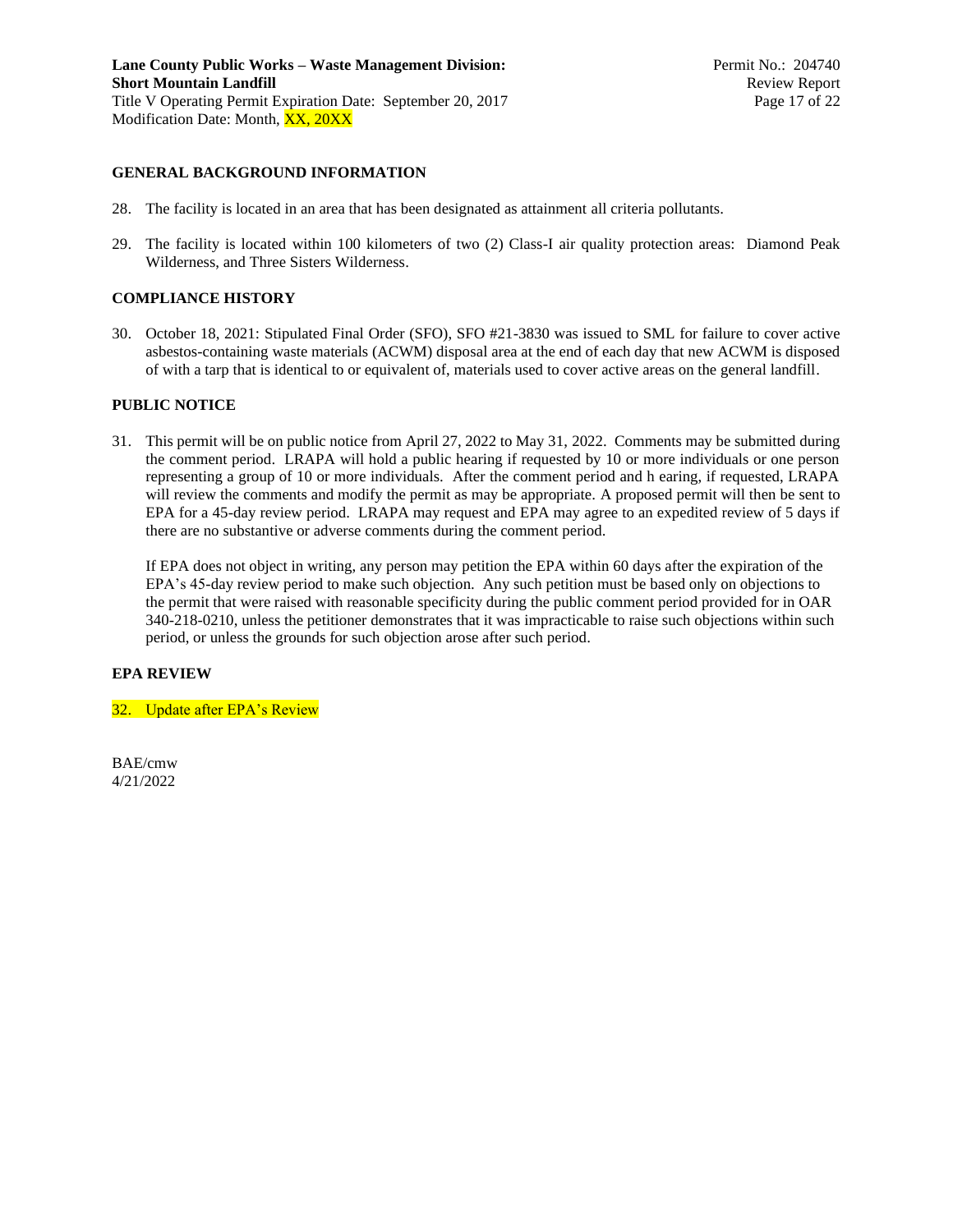# **Lane County Public Works – Waste Management Division:** Permit No.: 204740<br>Short Mountain Landfill Review Report **Short Mountain Landfill**<br>Title V Operating Permit Expiration Date: September 20, 2017<br>Page 18 of 22

Title V Operating Permit Expiration Date: September 20, 2017 Modification Date: Month,  $\overline{XX}$ , 20 $\overline{XX}$ 

## **DETAIL SHEETS:**

| <b>ENCLOSED FLARE: POTENTIAL EMISSIONS BASED ON MAXIMUM HOURS OF OPERATION</b>                                                                                                                                        |         |                                                                                                                                                                                                                |  |
|-----------------------------------------------------------------------------------------------------------------------------------------------------------------------------------------------------------------------|---------|----------------------------------------------------------------------------------------------------------------------------------------------------------------------------------------------------------------|--|
| Pollutant                                                                                                                                                                                                             | lb/hour | ton/year                                                                                                                                                                                                       |  |
| PM, PM <sub>10</sub> , & PM <sub>2.5</sub>                                                                                                                                                                            | 1.02    | 4.47                                                                                                                                                                                                           |  |
| NO <sub>X</sub>                                                                                                                                                                                                       | 3.64    | 15.94                                                                                                                                                                                                          |  |
| co                                                                                                                                                                                                                    | 10.92   | 47.83                                                                                                                                                                                                          |  |
| SO <sub>2</sub>                                                                                                                                                                                                       | 2.00    | 8.74                                                                                                                                                                                                           |  |
| <b>VOC</b>                                                                                                                                                                                                            | 0.13    | 0.56                                                                                                                                                                                                           |  |
| <b>HAP</b>                                                                                                                                                                                                            | 0.04    | 0.19                                                                                                                                                                                                           |  |
| $H_2S$                                                                                                                                                                                                                | 0.01    | 0.03                                                                                                                                                                                                           |  |
| <b>TRS</b>                                                                                                                                                                                                            | 0.01    | 0.03                                                                                                                                                                                                           |  |
| <b>NMOC</b>                                                                                                                                                                                                           | 0.32    | 1.40                                                                                                                                                                                                           |  |
| PM, PM <sub>10</sub> , & PM <sub>2.5</sub> : This EF comes from EPA AP-42 Table 2.4-5 Emission Factors for Flares (enclosed flares)                                                                                   |         |                                                                                                                                                                                                                |  |
|                                                                                                                                                                                                                       |         | NO <sub>x</sub> : Emission Factor for NO <sub>x</sub> of 0.06 lb/MMBtu is based on the PEI Manufacturer's Guaranteed Performance Specifications Sheet submitted to LRAPA as part of the                        |  |
| Application. Equation 5 was used to calculate emissions (Ib/hr = MMBtu/hr x EF) where MMBtu/hr was based on inlet High Heat Value (HHV) for the flare.                                                                |         |                                                                                                                                                                                                                |  |
|                                                                                                                                                                                                                       |         | CO: Emission Factor for CO of 0.20 lb/MMBtu is based on the PEI Manufacturer's Guaranteed Performance Specifications Sheet submitted to LRAPA as part of the Application.                                      |  |
| Equation 5 was used to calculate emissions (Ib/hr = MMBtu/hr x EF) where MMBtu/hr was based on inlet Low Heat Value (IHV) for the flare.                                                                              |         |                                                                                                                                                                                                                |  |
| $ SO_2:$ Using SO <sub>2</sub> molecular weight of 64.066 lb/lbmol divided by the conversion factor of 385.1 x 106 ppmv to lb/ft <sup>3</sup> then multiplying by the inlet concentration of H <sub>2</sub> S (0.01 x |         |                                                                                                                                                                                                                |  |
| $\frac{10000}{2}$ = ppm), assuming all H <sub>2</sub> S converts into SO <sub>2</sub> without a destruction efficiency to get 1.66E-05 lb/ft3 and multiplying by 10 <sup>6</sup> to get 16.64 lb/MMcf                 |         |                                                                                                                                                                                                                |  |
| VOC: Utilizing EPA AP-42 Chapter 2.4 Table 2.4-1, for each individual VOC in the table, the molecular weight (lb/lbmol) multiplied by the Default Concentration in ppmv                                               |         |                                                                                                                                                                                                                |  |
|                                                                                                                                                                                                                       |         | $ $ divided by 385.1 x 106 lbmol/ppmv*ft <sup>3</sup> (the conversion factor from ppmv to lb/ft <sup>3</sup> ) to provide the lb/scf for each individual VOC. The VOC total is 1.07E-04 lb/scf. The flare will |  |
|                                                                                                                                                                                                                       |         | control the VOC emissions by 99%. Building the control factor of the enclosed flare of 99%, 1.07E-04 lb/scf is multiplied by 0.01 (1-(99/100)) to the controlled EF of 1.07E-06                                |  |
| Ib/scf. To convert from Ib/scf to Ib/MMscf, multiple by 10 <sup>6</sup> to the controlled EF in Ib/MMscf of 1.07 lb/MMscf.                                                                                            |         |                                                                                                                                                                                                                |  |
| HAP: Utilizing EPA AP-42 Chapter 2.4 Table 2.4-1, for each individual HAP in the table, the molecular weight (lb/lbmol) multiplied by the Default Concentration in ppmv                                               |         |                                                                                                                                                                                                                |  |
| divided by 385.1 x 10 <sup>6</sup> Ibmol/ppmv*ft3 (the conversion factor from ppmv to lb/ft3) to provide the lb/scf for each individual HAP. The HAPs total is 1.76E-05 lb/scf. The flare                             |         |                                                                                                                                                                                                                |  |
| will control the HAPs emissions by 98%. Building the control factor of the enclosed flare of 98%, 1.76E-05 lb/scf is multiplied by 0.02 (1-(98/100)) to the controlled EF of 3.52E-                                   |         |                                                                                                                                                                                                                |  |
| 07. To convert from lb/scf to lb/MMscf, multiple by $10^6$ to the controlled EF in lb/MMscf of 3.52E-01 lb/MMscf.                                                                                                     |         |                                                                                                                                                                                                                |  |
| H <sub>2</sub> S and TRS: 2012 Title V H <sub>2</sub> S Emission Factor of 3.14 lb/MMscf was used as the basis and the control factor of 98% was built into the EF. The 2012 TV permit did not separate               |         |                                                                                                                                                                                                                |  |
| the H <sub>2</sub> S and TRS. In this Construction ACDP the TRS was separate as it's own pollutant, but utilized the H <sub>2</sub> S EF as conservative.                                                             |         |                                                                                                                                                                                                                |  |
| NMOC: 2012 Title V NMOC Emission Factor of 133.1 lb/MMscf was used as the basis and the control factor of 98% was built into the EF                                                                                   |         |                                                                                                                                                                                                                |  |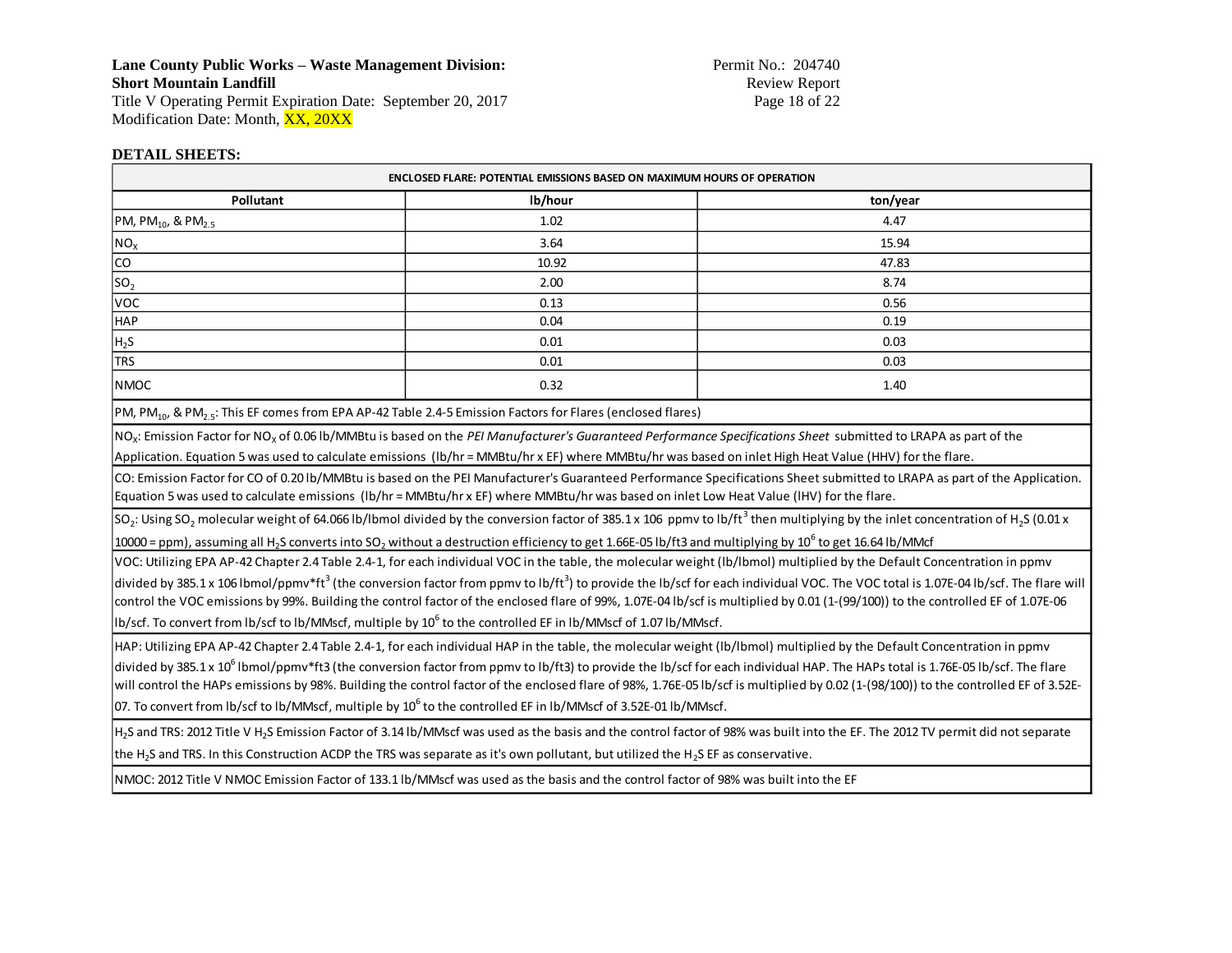### **Lane County Public Works – Waste Management Division Short Mountain Landfill**

Permit No.: 204740<br>Review Report<br>Page 19 of 22

Title V Operating Permit Expiration Date: September 20, 2017 Page 19 of 22 Modification Date: Month, <mark>XX, 20XX</mark>

| ENCLOSED FLARE: POTENTIAL TO EMIT BASED ON 2000 HOURS OF OPERATION |         |          |  |
|--------------------------------------------------------------------|---------|----------|--|
| Pollutant                                                          | lb/hour | ton/year |  |
| PM                                                                 | 1.02    | 1.02     |  |
| $PM_{10}$                                                          | 1.02    | 3.64     |  |
| PM <sub>2.5</sub>                                                  | 1.02    | 10.92    |  |
| NO <sub>X</sub>                                                    | 3.64    | 2.00     |  |
| <sub>co</sub>                                                      | 10.92   | 0.13     |  |
| SO <sub>2</sub>                                                    | 2.00    | 0.04     |  |
| <b>VOC</b>                                                         | 0.13    | 0.01     |  |
| <b>HAP</b>                                                         | 0.04    | 0.01     |  |
| H <sub>2S</sub> /TRS                                               | 0.01    | 0.32     |  |
| $NMOC^{(2)}$                                                       | 0.32    | 0.00     |  |

| <b>Plant Site Emissions</b>                  |          |           |                   |                 |       |                 |            |                  |             |                 |            |
|----------------------------------------------|----------|-----------|-------------------|-----------------|-------|-----------------|------------|------------------|-------------|-----------------|------------|
| <b>Emission Units</b>                        | PM       | $PM_{10}$ | PM <sub>2.5</sub> | NO <sub>x</sub> | CO    | SO <sub>2</sub> | <b>VOC</b> | H <sub>2</sub> S | <b>NMOC</b> | CH <sub>a</sub> | <b>GHG</b> |
| Fugitive Landfill Gas (F-LFG) (Uncontrolled) | 0.00     | 0.00      | 0.00              | 0.00            | 2.05  | 0.00            | 10.51      | 0.63             | 26.62       | 8,130           | 293,678    |
| Landfill GCCS with Enclosed Flare (GCCS)     | 4.47     | 4.47      | 4.47              | 15.94           | 47.83 | 8.74            | 0.56       | 0.03             | 1.40        | 0.28            | 55,220     |
| Paved Industrial Roads (PIR)                 | 3.73     | 0.75      | 0.18              | 0.00            | 0.00  | 0.00            | 0.00       | 0.00             | 0.00        | 0.00            | 0.00       |
| Unpaved Paved Road (UPR)                     | 12.86    | 3.94      | 0.39              | 0.00            | 0.00  | 0.00            | 0.00       | 0.00             | 0.00        | 0.00            | 0.00       |
| <b>Subtotals</b>                             | 21.06    | 9.16      | 5.04              | 15.94           | 49.88 | 8.74            | 11.07      | 0.66             | 28.02       | 8,130           | 293,678    |
| Aggregate Insignificant Emissions (AIE)      | $\leq 1$ | $\leq 1$  | $\leq 1$          | 0.00            | 0.00  | 0.00            | 0.00       | 0.00             | 0.00        | 0.00            | 26         |
| Emergency Generator (CIA)                    | 0.00     | 0.00      | 0.00              | 0.06            | 0.07  | 0.02            | 0.00       | 0.00             | 0.00        | 0.00            | 0.00       |
| Subtotal                                     | $\leq 1$ | $\leq 1$  | $\leq 1$          | 0.06            | 0.07  | 0.02            | 0.00       | 0.00             | 0.00        | 0.00            | 26.00      |
| Potential to Emit (PTE)                      | 22.06    | 10.16     | 6.04              | 16.01           | 49.95 | 8.77            | 11.08      | 0.66             | 28.02       | 8,130.3         | 293,678    |
| <b>PSELs</b>                                 | 24       | 14        | 9                 | 39              | 99    | 39              | 39         | 9                | 49          | 8,130           | 293,678    |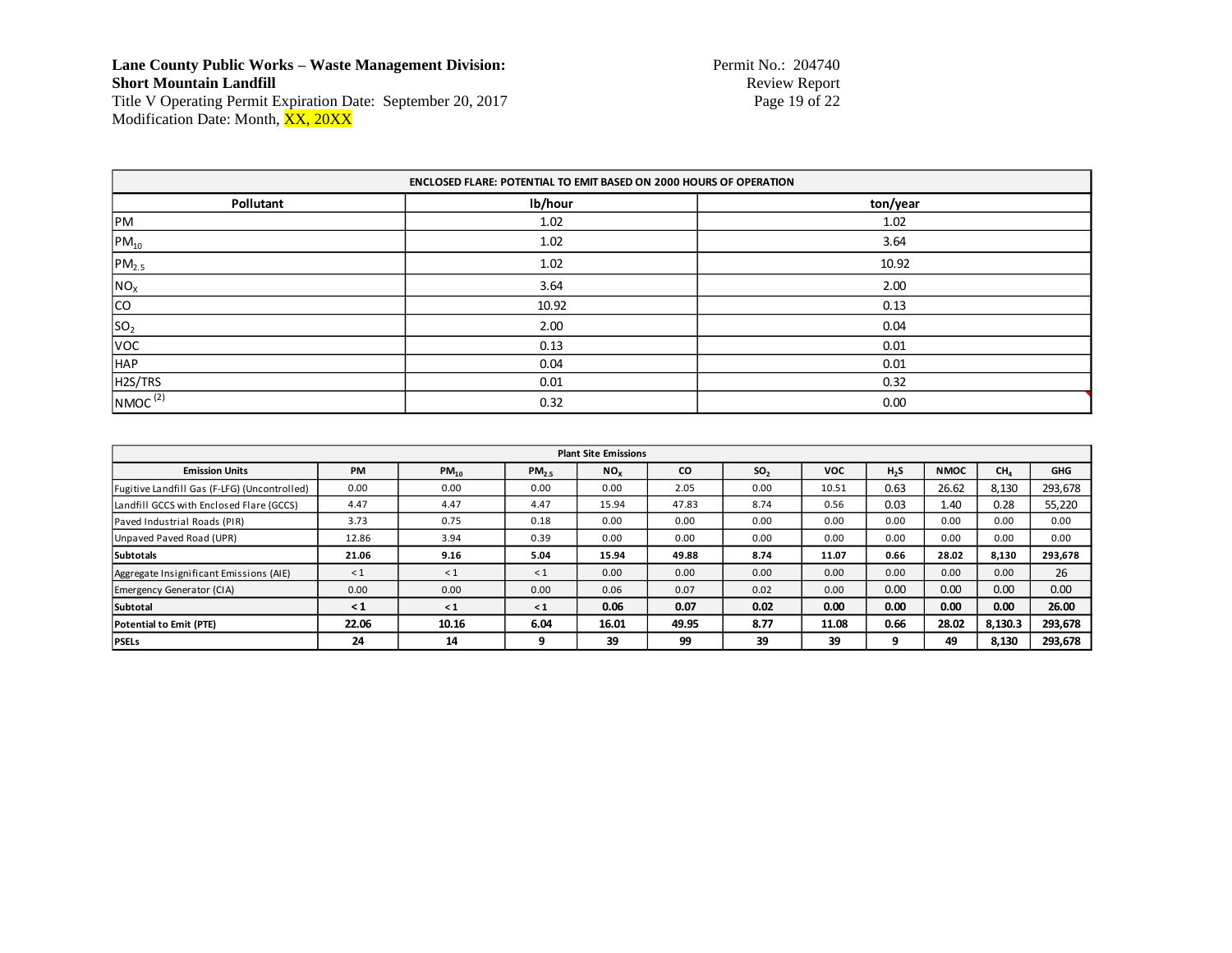#### **Lane County Public Works – Waste Management Division Short Mountain Landfill**

Title V Operating Permit Expiration Date: September 20, 2017 Page 20 of 22 Modification Date: Month, <mark>XX, 20XX</mark>

Permit No.: 204740<br>Review Report<br>Page 20 of 22

|                                              | AP-42 Section 2.4 Municipal Solid Waste Landfills, Table 2.4-1: Default Concentrations for LFG Constituents. Nover |                                                  |            |            |                                                      |                                     |
|----------------------------------------------|--------------------------------------------------------------------------------------------------------------------|--------------------------------------------------|------------|------------|------------------------------------------------------|-------------------------------------|
| Compound                                     | (g/mol)                                                                                                            | Molecular Weight Default Concentration<br>(ppmv) |            |            | lb/hour<br>uncontrolled<br>emissions<br>(Equation 4) | lb/scf<br>uncontrolled<br>emissions |
| 1,1 - Dichloroethane (ethylidene dichloride) | 98.97                                                                                                              | 2.35                                             | HAP        |            | 0.07247                                              | 6.04E-07                            |
| 1,1 - Dichloroethane (vinylidene chloride)   | 96.94                                                                                                              | 0.2                                              | HAP VOC    |            | 0.00604                                              | 5.03E-08                            |
| 1,1,1 - Tricholorethane (methyl chloroform)  | 133.41                                                                                                             | 0.48                                             | HAP VOC    |            | 0.01995                                              | 1.66E-07                            |
| 1,1,2,2 - Tetrachloroethane                  | 167.85                                                                                                             | 1.11                                             | HAP VOC    |            | 0.05806                                              | 4.84E-07                            |
| 1,2 - Dichloroethane (ethylene dichloride)   | 98.96                                                                                                              | 0.41                                             | HAP VOC    | <b>TAP</b> | 0.01264                                              | 1.05E-07                            |
| 1,2 - Dichloropropane (propylene dichloride) | 112.99                                                                                                             | 0.18                                             | HAP VOC    |            | 0.00634                                              | 5.28E-08                            |
| 2-Propanol (isopropyl alcohol)               | 60.11                                                                                                              | 50.1                                             | VOC        |            | 0.93841                                              | 7.82E-06                            |
| Acetone                                      | 58.08                                                                                                              | 7.01                                             | <b>VOC</b> |            | 0.12687                                              | 1.06E-06                            |
| Acrylonitrile                                | 53.06                                                                                                              | 6.33                                             | HAP VOC    | <b>TAP</b> | 0.10466                                              | 8.72E-07                            |
| Bromodichloromethane                         | 163.83                                                                                                             | 3.13                                             | <b>VOC</b> |            | 0.15979                                              | 1.33E-06                            |
| <b>Butane</b>                                | 58.12                                                                                                              | 5.03                                             |            |            | 0.09110                                              | 7.59E-07                            |
| Carbon disulfide                             | 76.13                                                                                                              | 0.58                                             | HAP        | <b>TAP</b> | 0.01376                                              | 1.15E-07                            |
| Carbon tetrachloride                         | 153.84                                                                                                             | 0.004                                            | HAP VOC    | <b>TAP</b> | 0.00019                                              | 1.60E-09                            |
| Carbonyl sulfide                             | 60.07                                                                                                              | 0.49                                             | HAP VOC    |            | 0.00917                                              | 7.64E-08                            |
| Chlorobenzene                                | 112.56                                                                                                             | 0.25                                             | HAP VOC    | <b>TAP</b> | 0.00877                                              | 7.31E-08                            |
| Chlorodifluoromethane                        | 86.47                                                                                                              | 1.3                                              |            |            | 0.03503                                              | 2.92E-07                            |
| Chloroethane (ethyl chloride)                | 64.52                                                                                                              | 1.25                                             | HAP VOC    |            | 0.02513                                              | 2.09E-07                            |
| Chloroform                                   | 119.39                                                                                                             | 0.03                                             | HAP VOC    | <b>TAP</b> | 0.00112                                              | 9.30E-09                            |
| Chloromethane                                | 50.49                                                                                                              | 1.21                                             | <b>VOC</b> |            | 0.01904                                              | 1.59E-07                            |
| Dichlorobenzene                              | 147                                                                                                                | 0.21                                             |            |            | 0.00962                                              | 8.02E-08                            |
| Dichlorodifluoromethane                      | 120.91                                                                                                             | 15.7                                             | <b>VOC</b> | <b>TAP</b> | 0.59152                                              | 4.93E-06                            |
| Dichlorofluoromethane                        | 102.92                                                                                                             | 2.62                                             | <b>VOC</b> | <b>TAP</b> | 0.08403                                              | 7.00E-07                            |
| Dichloromethane (methylene chloride)         | 84.94                                                                                                              | 14.3                                             | HAP VOC    | <b>TAP</b> | 0.37849                                              | 3.15E-06                            |
| Dimethyl sulfide (methyl sulfide)            | 62.13                                                                                                              | 7.82                                             |            |            | 0.15140                                              | 1.26E-06                            |
| Ethane                                       | 30.07                                                                                                              | 889                                              | <b>VOC</b> |            | 8.32996                                              | 6.94E-05                            |
| Ethanol                                      | 46.08                                                                                                              | 27.2                                             | <b>VOC</b> |            | 0.39056                                              | 3.25E-06                            |
| Ethyl mercaptan (ethanethiol)                | 62.13                                                                                                              | 2.28                                             |            |            | 0.04414                                              | 3.68E-07                            |
| Ethylbenzene                                 | 106.16                                                                                                             | 4.61                                             | HAP VOC    |            | 0.15250                                              | 1.27E-06                            |
| Ethylene dibromide                           | 187.88                                                                                                             | 0.001                                            |            |            | 0.00006                                              | 4.88E-10                            |
| Fluorotrichloromethane                       | 137.38                                                                                                             | 0.76                                             | VOC        |            | 0.03253                                              | 2.71E-07                            |
| Hexane                                       | 86.18                                                                                                              | 6.57                                             | HAP VOC    |            | 0.17643                                              | 1.47E-06                            |
| Mercury                                      | 200.61                                                                                                             | 0.000292                                         | <b>HAP</b> |            | 0.00002                                              | 1.52E-10                            |
| Methyl ethyl ketone                          | 72.11                                                                                                              | 7.09                                             | HAP VOC    | <b>TAP</b> | 0.15931                                              | 1.33E-06                            |
| Methyl isobutyl ketone                       | 100.16                                                                                                             | 1.87                                             | HAP VOC    | <b>TAP</b> | 0.05836                                              | 4.86E-07                            |
| Methyl mercaptan                             | 48.11                                                                                                              | 2.49                                             |            |            | 0.03733                                              | 3.11E-07                            |
| Pentane                                      | 72.15                                                                                                              | 3.29                                             | <b>VOC</b> |            | 0.07397                                              | 6.16E-07                            |
| Perchloroethylene (tetrachloroethylene)      | 165.83                                                                                                             | 3.73                                             | HAP        | <b>TAP</b> | 0.19274                                              | 1.61E-06                            |
| Propane                                      | 44.09                                                                                                              | 11.1                                             | <b>VOC</b> |            | 0.15250                                              | 1.27E-06                            |
| t-1,2-dichloroethene                         | 96.94                                                                                                              | 2.84                                             | VOC        |            | 0.08579                                              | 7.15E-07                            |
| Trichloroethylene (trichloroethene)          | 131.4                                                                                                              | 2.82                                             | HAP VOC    |            | 0.11547                                              | $9.62E-07$                          |
| Vinyl chloride                               | 62.5                                                                                                               | 7.34                                             | HAP VOC    | <b>TAP</b> | 0.14295                                              | 1.19E-06                            |
| Xylenes                                      | 106.16                                                                                                             | 12.1                                             | HAP VOC    | <b>TAP</b> | 0.40027                                              | 3.34E-06                            |
| H <sub>2</sub> S                             | 34.08                                                                                                              | 35.5                                             |            |            | 0.37700                                              | 3.14E-06                            |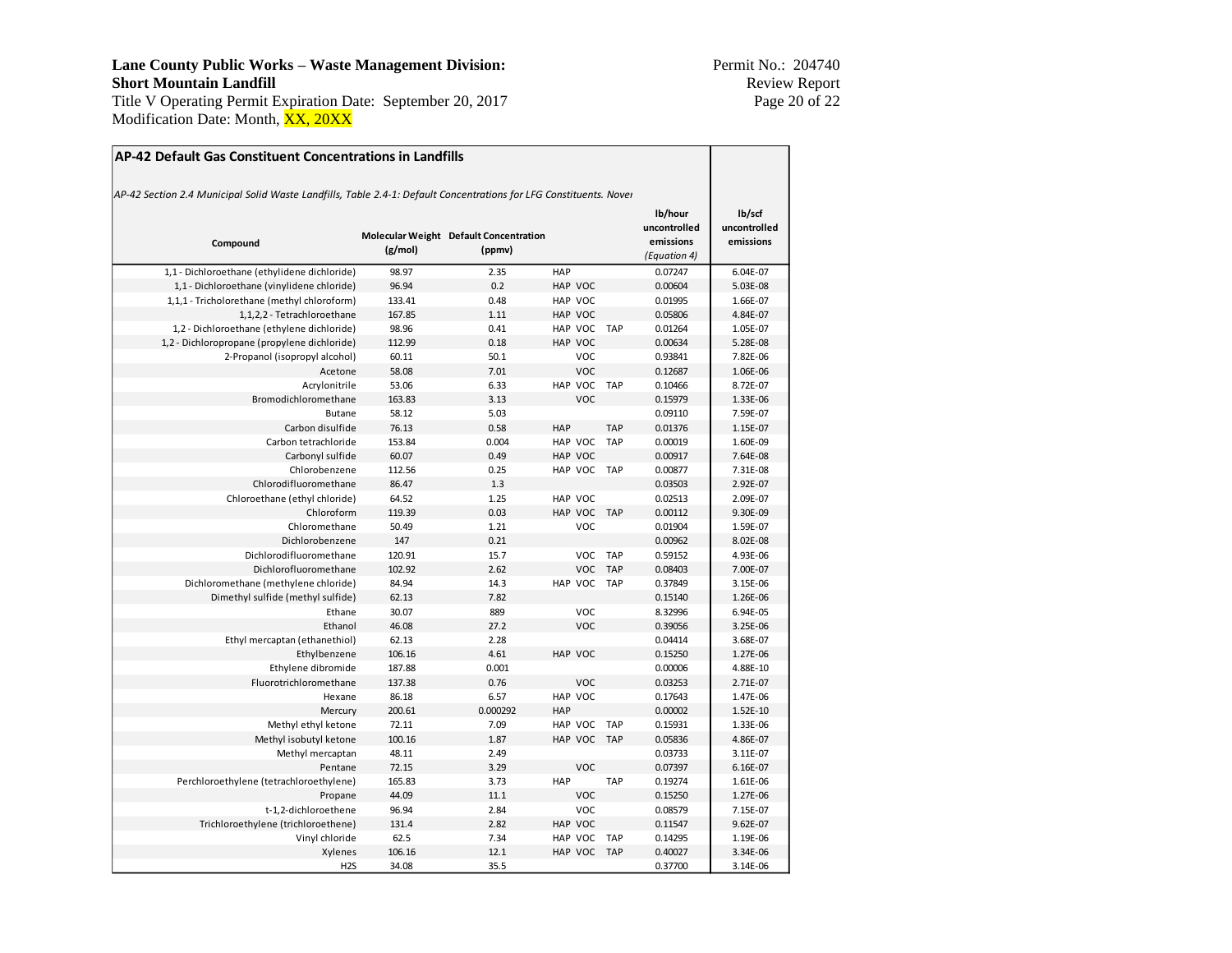**Lane County Public Works – Waste Management Division Short Mountain Landfill** 

**Permit No.: 204740<br>Review Report<br>Page 21 of 22** 

Title V Operating Permit Expiration Date: September 20, 2017 Page 21 of 22 Modification Date: Month, <mark>XX, 20XX</mark>

| Pollutant                     | <b>Emission Factor</b><br>(EF) | EF Unit                  | Basis for EFs                                                                                                                                                                                                                                                                                                                                                                                                                                                                                                                                                                                                                                                                                      |  |  |
|-------------------------------|--------------------------------|--------------------------|----------------------------------------------------------------------------------------------------------------------------------------------------------------------------------------------------------------------------------------------------------------------------------------------------------------------------------------------------------------------------------------------------------------------------------------------------------------------------------------------------------------------------------------------------------------------------------------------------------------------------------------------------------------------------------------------------|--|--|
| $PM$ , $PM_{10}$ , $PM_{2.5}$ | 17                             | lb/MMscf CH <sub>4</sub> | EF comes from EPA AP-42 Table 2.4-5 Emission Factors for a Flare                                                                                                                                                                                                                                                                                                                                                                                                                                                                                                                                                                                                                                   |  |  |
| NO <sub>X</sub>               | 0.06                           | lb/MMBtu                 | Manufacturer's emission factor for the enclosed flare                                                                                                                                                                                                                                                                                                                                                                                                                                                                                                                                                                                                                                              |  |  |
| <b>CO</b>                     | 0.2                            | lb/MMBtu                 | Manufacturer's emission factor for the enclosed flare                                                                                                                                                                                                                                                                                                                                                                                                                                                                                                                                                                                                                                              |  |  |
| SO <sub>2</sub>               | 16.64                          | lb/MMscf LFG             | Using $SO_2$ molecular weight of 64.066 lb/lbmol divided by the conversion factor of 385.1 x 10 <sup>6</sup> ppmv to lb/ft3<br>then multiplying by the inlet concentration of H <sub>2</sub> S (0.01 x 10000 = ppm), assuming all H <sub>2</sub> S converts into SO <sub>2</sub><br>without a destruction efficiency to get 1.66E-05 lb/ft <sup>3</sup> and multiplying by $10^6$ to get 16.64 lb/MMcf                                                                                                                                                                                                                                                                                             |  |  |
| <b>VOC</b>                    | 1.07                           | lb/MMscf LFG             | Utilizing EPA AP-42 Chapter 2.4 Table 2.4-1, for each individual VOC in the table, the molecular weight<br>(lb/lbmol) multiplied by the Default Concentration in ppmv divided by 385.1 x $10^6$ lbmol/ppmv*ft <sup>3</sup> (the<br>conversion factor from ppmv to $lb/ft^3$ to provide the lb/scf for each individual VOC. The VOC total is 1.07E-<br>$04$ lb/scf. The flare will control the VOC emissions by 99%. Building the control factor of the enclosed flare<br>of 99%, 1.07E-04 lb/scf is multiplied by 0.01 (1-(99/100)) to the controlled EF of 1.07E-06 lb/scf. To convert<br>from lb/scf to lb/MMscf, multiple by 10 <sup>6</sup> to the controlled EF in lb/MMscf of 1.07 lb/MMscf. |  |  |
| <b>HAPs</b>                   | 3.52E-01                       | lb/MMscf LFG             | Utilizing EPA AP-42 Chapter 2.4 Table 2.4-1, for each individual HAP in the table, the molecular weight<br>(lb/lbmol) multiplied by the Default Concentration in ppmv divided by 385.1 x $10^6$ lbmol/ppmv*ft <sup>3</sup> (the<br>conversion factor from ppmv to lb/ft <sup>3</sup> ) to provide the lb/scf for each individual HAP. The HAPs total is 1.76E<br>05 lb/scf. The flare will control the HAPs emissions by 98%. Building the control factor of the enclosed flare<br>of 98%, 1.76E-05 lb/scf is multiplied by 0.02 (1-(98/100)) to the controlled EF of 3.52E-07. To convert from<br>lb/scf to lb/MMscf, multiple by $10^6$ to the controlled EF in lb/MMscf of 3.52E-01 lb/MMscf.   |  |  |
| $H_2S$                        | 6.20E-02                       | lb/MMscf LFG             | Building in the destruction factor of 98% of H <sub>2</sub> S by the enclosed flare in the EF. Multiplying 0.02 (1-(98/100)<br>to the 3.1 lb/MMscf EF from the current permit the enclosed flare.                                                                                                                                                                                                                                                                                                                                                                                                                                                                                                  |  |  |
| Total Reduced Sulfur<br>(TRS) | 6.20E-02                       | lb/MMscf LFG             | Building in the destruction factor of 98% of $H_2S$ into the TRS for the enclosed flare in the EF. Multiplying<br>$0.02$ (1-0.98) to the 3.1 lb/MMscf EF from the current permit the enclosed flare. This is a conservative<br>calculation because TRS is only a fraction of                                                                                                                                                                                                                                                                                                                                                                                                                       |  |  |
| <b>NMOC</b>                   | 2.66                           | lb/MMscf LFG             | Using the EF from the 2012 Title V permit of 133.1 lb/MMscf and adjusting the 2012 EF to include reduction<br>efficiency of 98% or 0.02 (1-(98/100)) to yield 2.66 lb/MMscf the EF for the enclosed flare                                                                                                                                                                                                                                                                                                                                                                                                                                                                                          |  |  |